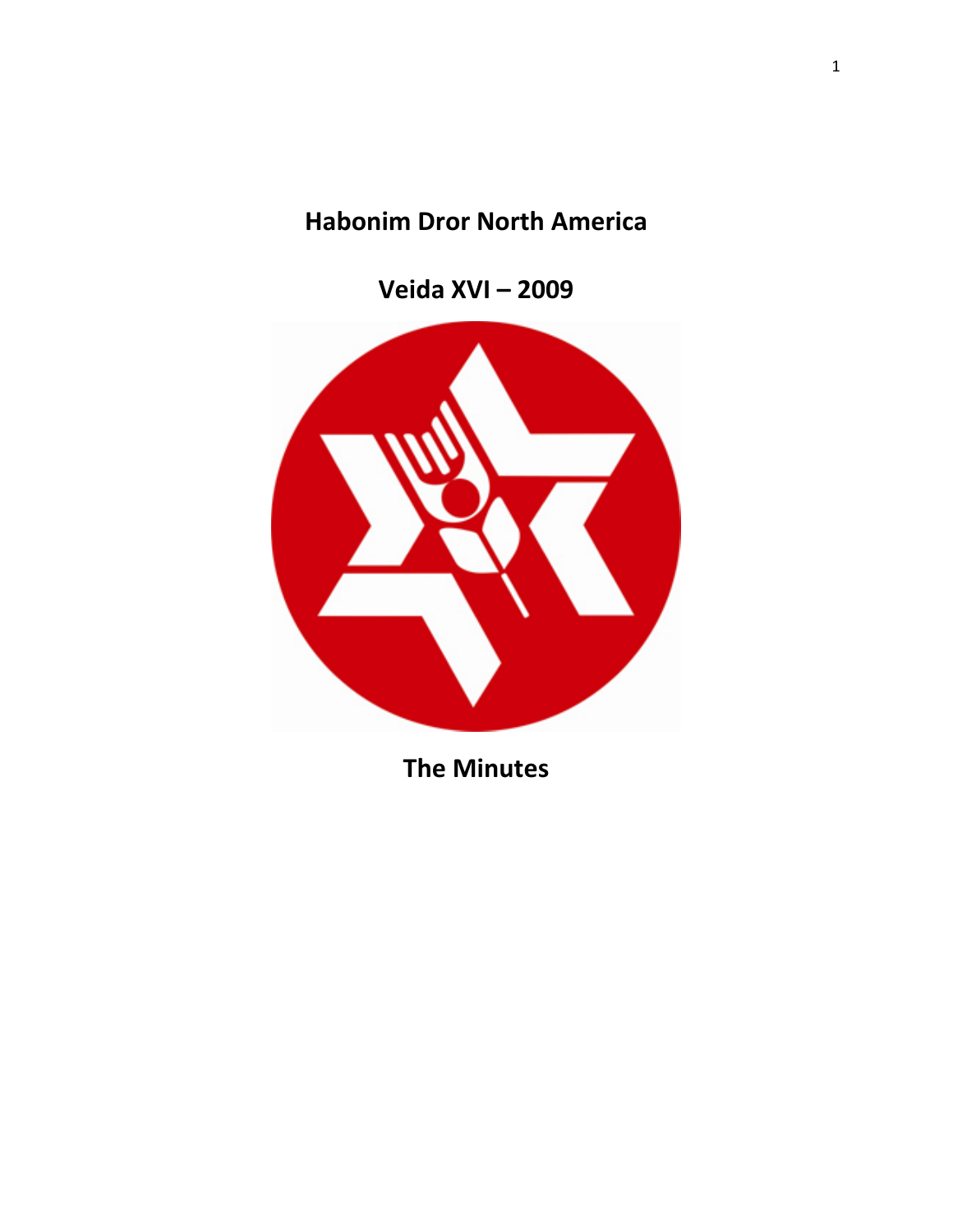| <b>Table of Contents</b> |  |
|--------------------------|--|
|--------------------------|--|

| Proposal II-2: Labor Zionist Youth Movements are Cool, When It Involves the Hiring of Shlichim 12 |  |
|---------------------------------------------------------------------------------------------------|--|
|                                                                                                   |  |
| Proposal II-4: I'm a little chani short and stout, here is my identity here is my chultza  16     |  |
|                                                                                                   |  |
|                                                                                                   |  |
|                                                                                                   |  |
|                                                                                                   |  |
|                                                                                                   |  |
|                                                                                                   |  |
|                                                                                                   |  |
|                                                                                                   |  |
|                                                                                                   |  |
|                                                                                                   |  |
|                                                                                                   |  |
|                                                                                                   |  |
|                                                                                                   |  |
| Proposal V-5: And the Seasons They Go Round and Round, and the Kenim Should Have Direction 28     |  |
|                                                                                                   |  |
|                                                                                                   |  |
|                                                                                                   |  |
|                                                                                                   |  |
|                                                                                                   |  |
|                                                                                                   |  |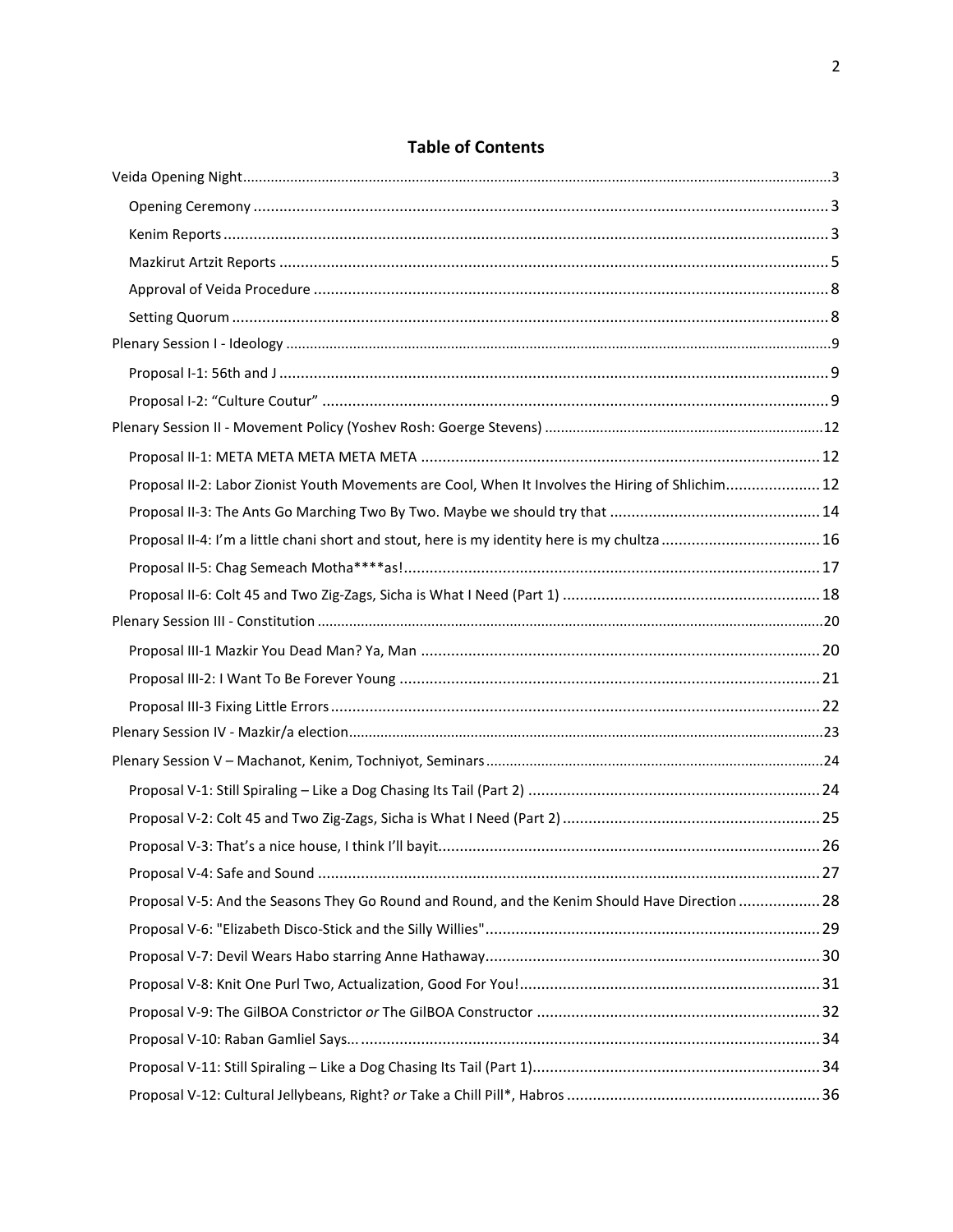# <span id="page-2-0"></span>**Veida Opening Night**

### <span id="page-2-1"></span>**Opening Ceremony**

Shawn Guttman: This is my  $6<sup>th</sup>$  veida, and it will be my last one. There are 14 different shchavot here at this seminar, and I would like to welcome a representative from each shichva to light the opening candle.

47 1/2 – Leon Schneider 48 – Sarah Michaels Levi 51 – Shawn Guttman 52 – Itamar Landau 53 – Shani Bob 54 – Sager and Yelena Adelman 55 – Amit Bob 56 – George Stevens 57 – Melissa Eisen 58 – Clare Lenz 59 – Erez Bleicher 60 – Ezra Gray 61 – Jonah Gray

They light candles and an awesome rendition of Od Lo Gamarnu is sung by all.

### <span id="page-2-2"></span>**Kenim Reports**

**Gesher** (Erica Shenfeld): In the Toronto ken we are building 2 kenim – older and younger. We've had a peula every month for younger in partnership with the JCC, including chagim, etc. Older chanichim have met approximately every month, trying to incorporate special events like sleepovers. We are trying to experiment with a second location, around north Toronto. We've built a relationship with a local synagogue, conveniently named Habonim synagogue.

**Miriam** (Hannah Maté, Carmi Tint & Brady): The Vancouver area has a chanichim ken where kids are divided into 4 kvutzot, where each has its own separate peulot. We had a great Chanukah party, and a fall seminar with 80 kids! Highlights to come include Snow Tu Bishvat, and other things…

**Gilboa** (Zach Greenwald, Elon Rov, Ma'ayan Weitzman, Achiya Schatz, & Sara Geleibter): In San Diego we had a parents ken, a beach clean-up ken, and have been involved with the House of Israel – it's tight. In Irvine we have 25 chanichim and meet once a month. We did a project where we planted flowers in flower pots made from recycled and reused materials. We started being ken pals with Ken Toronto, writing letters throughout the year – very cool, much applause. In LA, we have ken activities once every 3 weeks, 35 -45 participants for each activity. In the Bay Area we've been doing cool stuff with different shchavot. In the South Bay, the ken meets every three weeks with about 25-35 chanichim. Across Gilboa there have been over 25 ken events this year, doing great, numbers and ruach are rising. Itamar ran a ma'apilim event in Santa Cruz. All of Gilboa came together for Fall Seminar with somewhere between 50 and 75 chanichim, in LA for Halloween weekend where we did a food drive and donated 150 pounds of food. And we just had Winter Camp, with 75 chanichim and a lot of fun and chinuch. Awesome tzevet.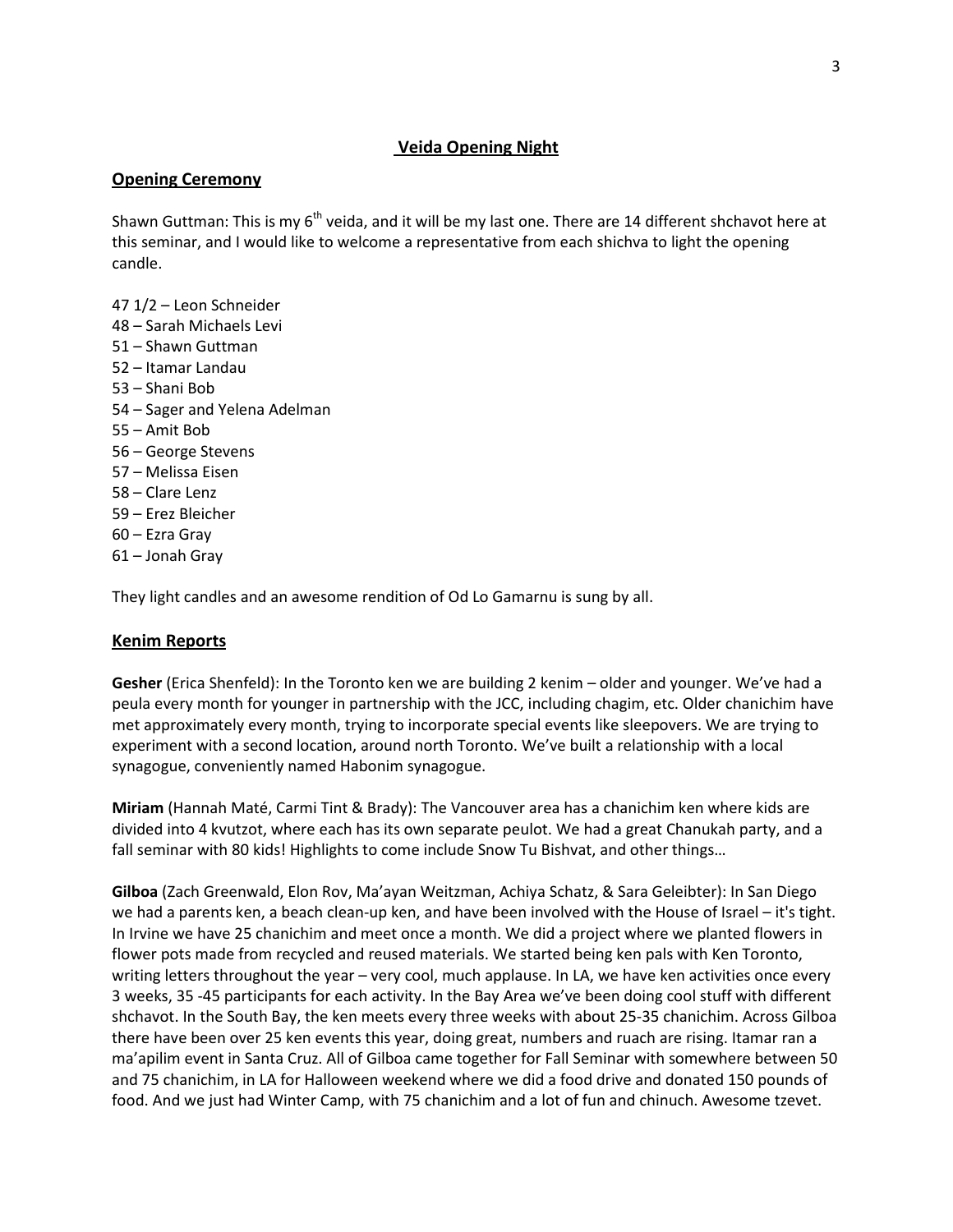**Tavor** (Judy Blumenthal, Clare Lenz, Yoni Siden, Bria Gray and Nina Pressman): After last summer we lost our Shaliach which sucks, but we did put more of that money into building ma'apilim activity now in the area. Chicago is struggling a little this year without a shaliach. We've run two events so far this year, one more in January and hopefully every month after. The Chicago ken is diversifying and trying to bring in kids from eastern and western suburbs and the city, and hopefully soon to find a more permanent location – plus we have a binder which has impressive coating. Kalamazoo has a small group of ma'apilim and kids, and we had a ken peula in the park with Havdallah, where we a wrote letter of recognition to the Mazkirut. In Ann Arbor, Ken Pardes has had one peula per month, two peulot per month for ma'apilim, and next year there will be an official bayit of ma'apilim in Ann Arbor, made up of a kvutza at U Mich that has Yom Kvutza every week, and lots of tickling. Ken Detroit has been run by Oren Branvain last semester, and had three ken events. Madison has no real ken, only 3 kids, but Nina Pressman is trying her tuchus off! In Milwaukee Workshop 60ers are running the ken, which has had a tie dye party, spaghetti dinners, and is the coolest ken. Apparently. Becca Bloch has been rebuilding Ken Cleveland, 1.5 events so far for three chanichim. It will soon return it to its former glory of 35 years ago. In Illinois there have been two events, new kids recruited for Tavor, and great support from parents. They have a binder which can compete with the binder in Chicago.

**Galil** (Nora Chong & Josh Marantz): Eizor Galil welcomed a great new shlicha, Ronit, and kicked off an exciting new tochnit called Project Kadima, a supplement to the normal ken specifically for older chanichim, more social justice, Tikkun Olam based but connected to chinuch peulot as well. Fall seminar had lots of chanichim from Galil, Na'aleh and Mosh, about 150 chanichim in total. We also had a big Chanukah Sleepover with 60 kids. We love Galil and Philadelphia for life.

**Na'aleh** (Jenna Zeigen, Gilad Gray, and Hadas Amster): Ken New York had the biggest number of of chanichim for 6 years. We've had activities every month, and did a Rabin Project with a memorial ceremony in the city together with Hashomer, and Nachshonim ran peulot in synagogues about Rabin's life and legacy. Also, we went ice skating. Ken Chowda in Boston is the newest ken for Na'aleh. We have 9 or 10 chanichim, and we've have had 3 chanichim events and some ma'apilim events. Some ma'apilim are trying to start a ken in west Massachusetts.

**Moshava** (Ben Marsh, Ezra Gray, Yonah Meiselman and Melissa Eisen): Our Ken started off with chalutz tzevet seminar, and has had activities once a month, plus shichva events once every month or two. We have a bunch of new programs, including a service project – Anaf Hanafa – which has kids regularly volunteering and learning together. Fall seminar had 80 chanichim. We have Shabbat dinners at the ma'apilim bayit, American Mondays where we eat food from American University's cafeteria. We began sending groups of ma'apilim into schools in run educational programs about the kibbutz movement.

**Back to Gesher** (Sarah Adams): Montreal will face a resurrection soon, we have lots of ideas and va'adot and excitement. It will happen. In the meantime the ma'apilim ken is awesome. Every Friday night we do Shabbat together. Every Sunday we have habo breakfast.

**Ken Arizona** (Zeb): I'm starting a ken in Tuscon, Arizona, trying to get partnership within the Jewish community, running other youth group stuff and educational stuff in synagogues and schools. Almost got an additional 2 kids to winter camp but failed. 1.5 events thus far.

**Ken Boulder** (Alysse): It has been a little ROCKY so far. One chanich so far from Tavor involved, another potential. Bowling for 2 is easy.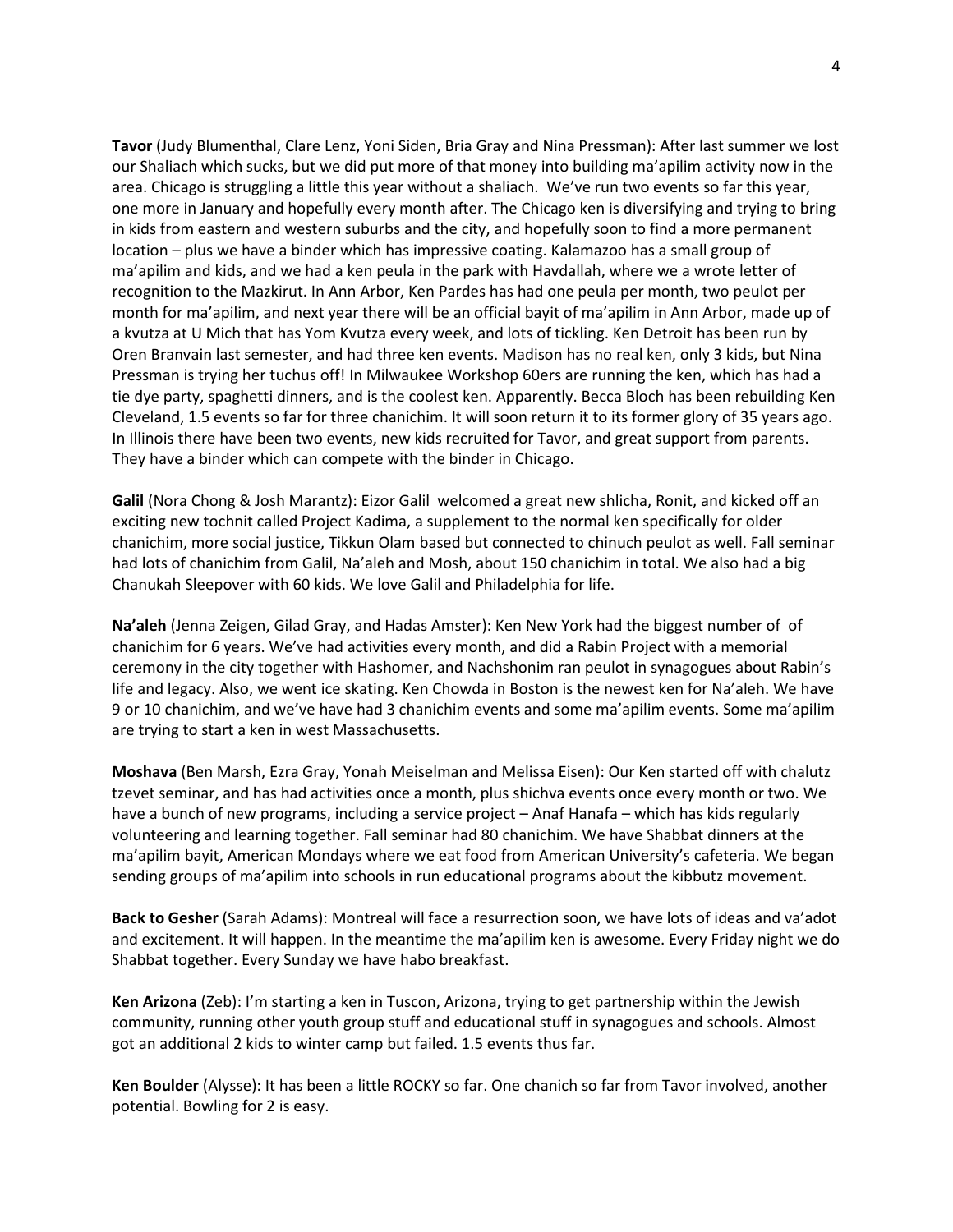#### <span id="page-4-0"></span>**Mazkirut Artzit Reports**

**Mazkir** (Shawn): A few months ago Julian Resnick, our next central Shaliach, told me that a Movement's purpose is to inspire and require. The notion is fitting in the 75<sup>th</sup> year of Habonim. The fact we have existed for so long is truly inspirational. The movement tells us that anyone who puts their mind to something can change things. A few months ago, someone was telling me about a Veida twenty years ago when they voted to create MBI. It was an idea of having a shared collective experience in Israel which was brought up by some movement members, and it created a tumultuous debate. After the debate, it was passed, and MBI is as strong as it has ever been now. It strikes me that when I look through history I can't help but be inspired. It was wonderful hearing the work that is going on in the kenim.

Inspiration should never be lacking in the movement. Inspiration is the easy thing, requirement is harder to define. What does it mean for the movement to require something from us? So I think about this. My first summer at Gesher was in '94, this summer is my  $17<sup>th</sup>$  in the movement. I started on tzevet in 2001, and was asked to be the tripper at Gesher even though I didn't want to, but I did it for two years and learned a ton. I got a call before my  $3^{rd}$  year on tzevet and was asked to be Chinuch. I was pretty overwhelmed but rose to that challenge. As I decided to become Rosh and an MBI madrich, looking back, it seemed like it was simple things that were being required of me. I hope that I filled important roles in the movement, but it doesn't feel like it was a big requirement. What has really been required of me through my time in the movement? At every stage I was always asked to challenge what I believed and thought was right. Looking back, I have been involved in a 17-year long process that has taken me from a snotty kid to the person I am today (less snotty). I changed my degree in university. I decided that I wanted to be Mazkir which was a different path. I questioned where I should be physically and mentally.

The Movement has shaped where I am today. Israel is the place I need to and want to be, and I think I can set high goals in my life. I hope that within a year Israel will become my home. Why am I telling you all this? The movement required you to do the little things, like the ken peulot and to rise to the challenges of what your machaneh needs in order to thrive. Those things are important and we need you to do that. Even more, the movement requires you to be open to the process of changing and dealing with what you want to do in life, and what is important. To deal with issues like – am I a Zionist? Do I want to make Aliya? What is more important than giving the easy answers is to face these questions and find the difficult decisions. The movement is proud of the work that you are doing and that will be done. Face the challenge head on. I hope to see you in Israel, but I also hope that you find your own answers to these questions. Aleh ve'Hagshem.

Crowd: Aloh Naaleh!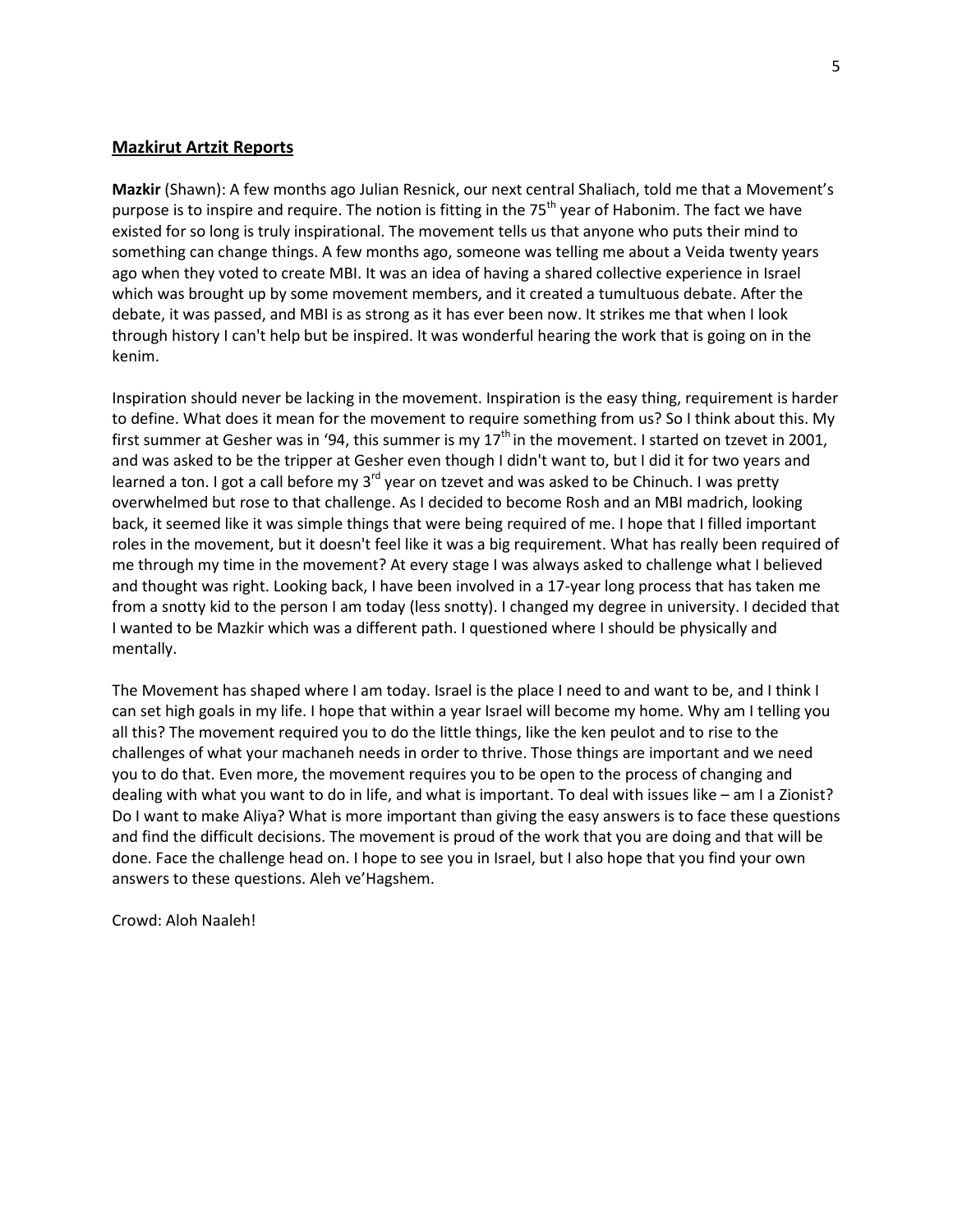**Gizbarit** (Yelena): My name is Yelena if you didn't know. A lot of you may wonder how we function as a movement financially. I'll give a brief overview of how we function and where our money comes from.

Our biggest source of income is mas – every chanich pays a certain amount which goes to the movement. Every madrich is also asked to pay mas. MBI also supports our office operations as does the Habonim Dror Foundation. It is a foundation made up of alumni from HD who volunteer to raise money for us. The money for the movement is heavily dependant on the numbers of chanichim that we have in the movement.

On a good note – the last year has been positive. Last year when we looked in the budget people said it would be a terrible year because of the economic situation. We had 152 chanichim on MBI. It was amazing because other programs numbers dropped but ours didn't.

Our big financial project now is to develop money for scholarships for MBI and Workshop, and this year it looks like we have a good amount which is a huge help. We don't want money to be the barrier for people going on our programs.

Overall we are in a better financial place and trying to become stable for the future. We're trying to find money for batim and scholarship money, to widen the scope of tafkidim and messimot. If you have questions ask me, otherwise it becomes boring.

**Ma'apilim** (Itamar): Shalom! I wanted to tell you a bit about my tafkid, and hopefully to challenge you guys through it – like Shawn did.

I want you to increase the amount of chinuch in the ken, so I'm trying to share resources throughout the movement and to bring it to the eizorim and kenim.

I also want to challenge every single ma'apil to stay active in the movement. We started a project currently named Tzevet Community Education – we have 8/9 people working to create educational programs to offer to Hebrew or Sunday schools, Synagogues, or regular schools. We're trying to run quality educational programming just in exchange for being able to talk to kids about Habonim Dror, and to recruit for Machaneh. Mosh has already run one educational module in DC.

I want to challenge people who are working in a ken or starting one to think long-term about implementation that will continue for years in the eizor. We are pushing eizorom to try to create formal programs that have chanichim making commitments and that engage chanichim in social action projects. This year's seen two brand new projects just like that, Kadima in Philadelphia and Anaf Hanafa in DC.

Finally, I am also responsible for general chinuch in the movement and in machanot. We have built a centralized tochnit, the Tochnit Merkazit, and we want to find creative individualized ways of bringing that shared educational content to all the Machanot.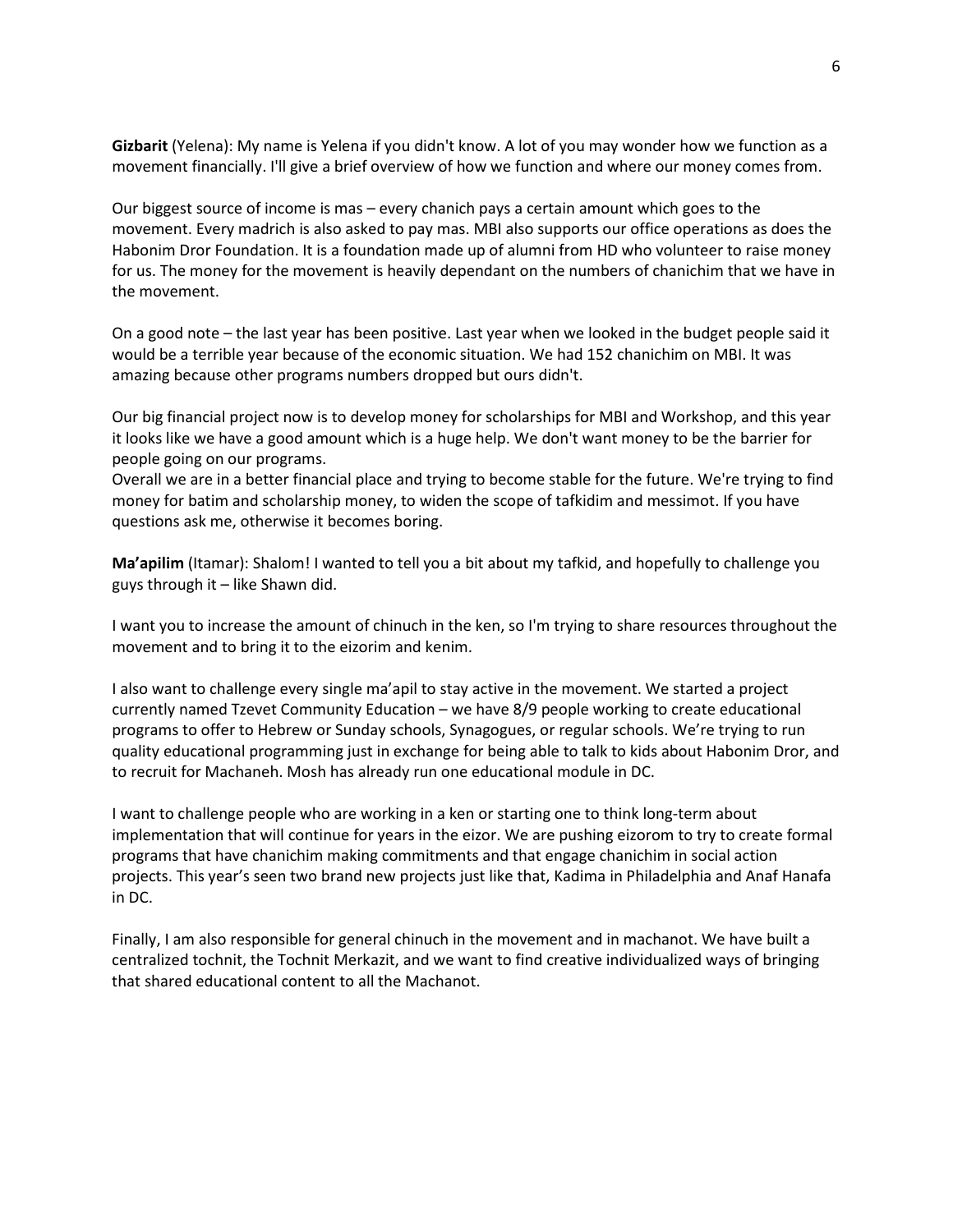**Tochniot** (Shani): I am responsible for the running of our programs. Among many other things I am responsible for recruiting, helping to plan certain aspects of the programs, and hiring tzevet. On a day to day basis I am in contact with the coordinators and madrichim in Israel to ensure that everyone is happy, safe and healthy. Along with my specific tafkid responsibilities I am also part of the mazkirut artzit tzevet which is responsible for running seminars throughout the year and other movement projects.

I am happy to report that both of our national programs, MBI and Workshop are doing well. These programs are very important to the national movement and the machanot. MBI and Workshop focus on strengthening the participant's connection to the movement and their home machaneh. The past few years have shown this to be true. Participants return from MBI and Workshop and feel inspired and committed to work in the ken during the year and machaneh during the summer. The numbers of participants and the programs themselves continue to improve which is a positive sign of the state of our movement and its programs. With the many positives, there are also challenges that need to be overcome in order to improve our programs.

The biggest concern we have about our programs is cost and the ability to offer subsidies to participants. Tuition cost should not be a reason that someone does not participate in one of our programs but it is. The reality is that while we try to keep the costs of our programs down and though the prices of our programs are comparable to others, tourism costs in Israel are rising each year. The reality is that we cannot lower our costs; they will most likely continue to rise. Another reality is that economy is still bad and parents have even less money to spend on summer activities. What we need is money to subsidize our internal programs costs or to give out as substantial scholarships. We are constantly looking for new sources and solutions and need your help to solve this problem.

Another issue that arises too often is a shortage of madrichim for our programs and MBI specifically. MBI is an amazing way to grow the machaneh and to build our movement leadership. One of the ways to sustain large numbers on MBI is to have confidence that we will be able to find enough tzevet. In the past several years we have turned to members from the international movements such as Australia and Brazil to provide MBI with tzevet. While this has been a positive addition to the MBI program and helps provides different perspectives but no one knows the NA movement like NA madrichim*.* In order to ensure the success of every MBI in regards to the participants experience we as the leadership of HDNA need to understand that staffing MBI is just as important as staffing the machanot, and MBI just like every machane needs returning madrichim in order to create continuity. On that note I happy to say that Gil Browdy, Rosh MBI 09 has signed on to do MBI in 2010 and has already created the tochnit. He has also laid out a rationale and a vision for his tzevet. He and I are hoping to have at least 3 returning madrichim as well as 3 international madrichim.

We have the  $2^{nd}$  largest workshop this year in recent memory.

Yelena's back: Yelena shares a letter of thanks from HD Uruguay for generous donations from Machanot and Kenim that have enabled them to bring chanichim into the ken who are disconnected from the Jewish community and live far from the city. [letter from HDU]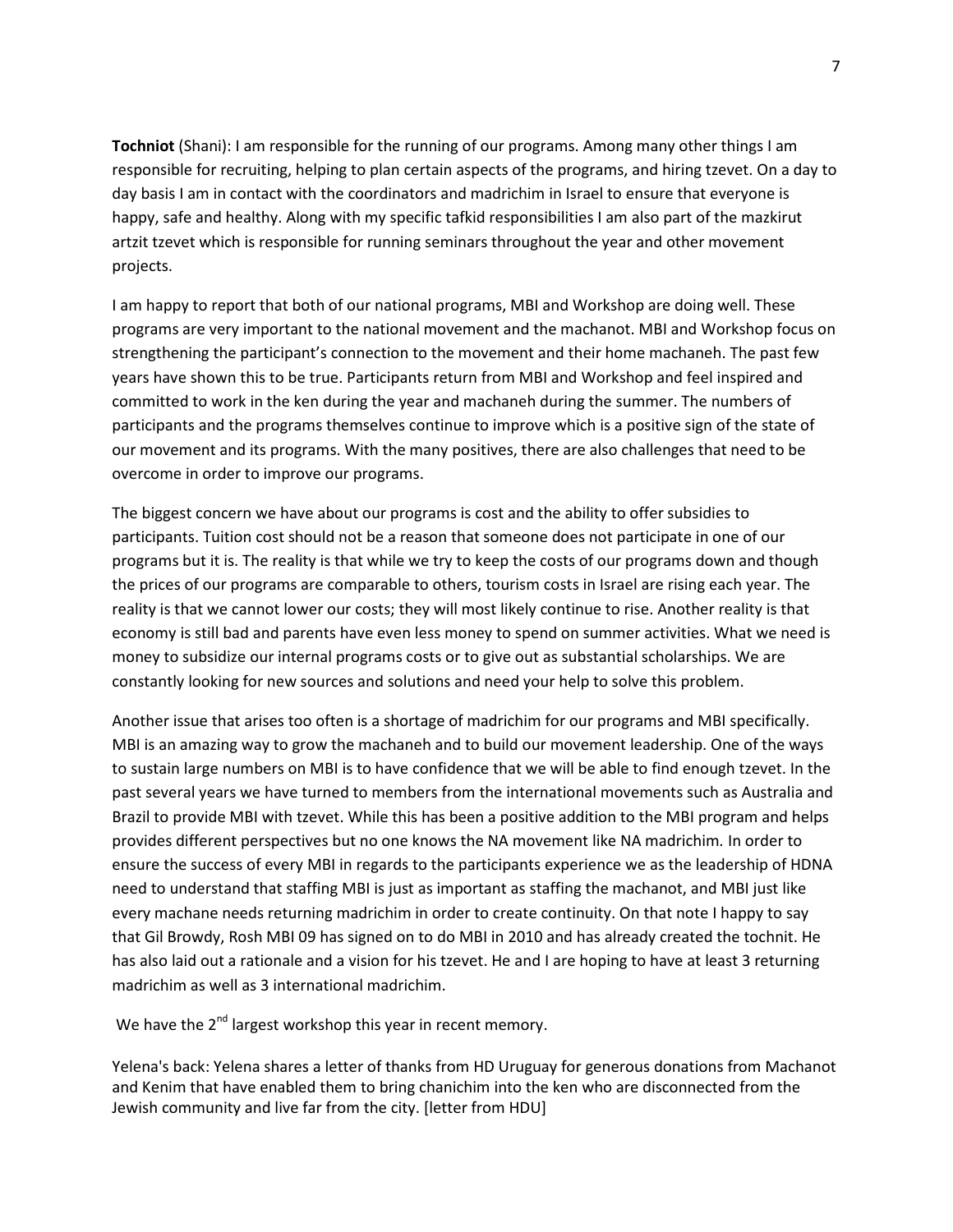### <span id="page-7-0"></span>**Approval of Veida Procedure**

Motioned by Yonah Meiselman Seconded by Ezra Glenn

*Motion to Amend from Hannah Mate* – section 28 – change for and against speakers to "Proconos (pro and con) speakers." The amendment is treated as unfriendly because there is no official proposer.

There is some confusion as to whether this amendment to the procedures needs to be made as a formal procedure within Veida. It is asserted that since this is just an amendment to the Veida Procedure it will only last for this Veida.

#### **Amendment is passed** – **Now there is no for and against or pro or con. Just Proconos.**

*Motion to amend by Ezra Glenn* – changes should be permanent and not temporary.

There is much confusion as to whether or not this kind of change can be passed as an amendment to the procedures, or if the default is that amendments only last for this Veida that Ezra's amendment, too, would only last for this Veida.

Amendment withdrawn by chaver Ezra Glenn, will be put into proposal form.

#### **Procedures Acclaimed!**

#### <span id="page-7-1"></span>**Setting Quorum**

Shawn: for the record, the previous veida sent a quorum of 50% present.

*Paul Silverman: Motion to set quorum at 50% +1, equal to 74*  $2^{nd}$ : Max Jensen

Attempt to Acclaim. Objections: the Bob family.

Amit Bob: I think it should be higher than 50%. Amit motions to amend setting quorum to 2/3, which would equal 98 people.

*Amit bob wants to amend his amendment from 2/3 to 59%, equaling 87 members*.

Amendment remains unfriendly to original proposer chaver Paul Silverman.

Motion to vote by Josh Marantz Be'ad : 99 Neged: 12 Nimna: 9 Amendment passes – the proposal is now to set quorum at 87.

### **Proposal acclaimed! Quorum is set at 59%, i.e. 87 movement members.**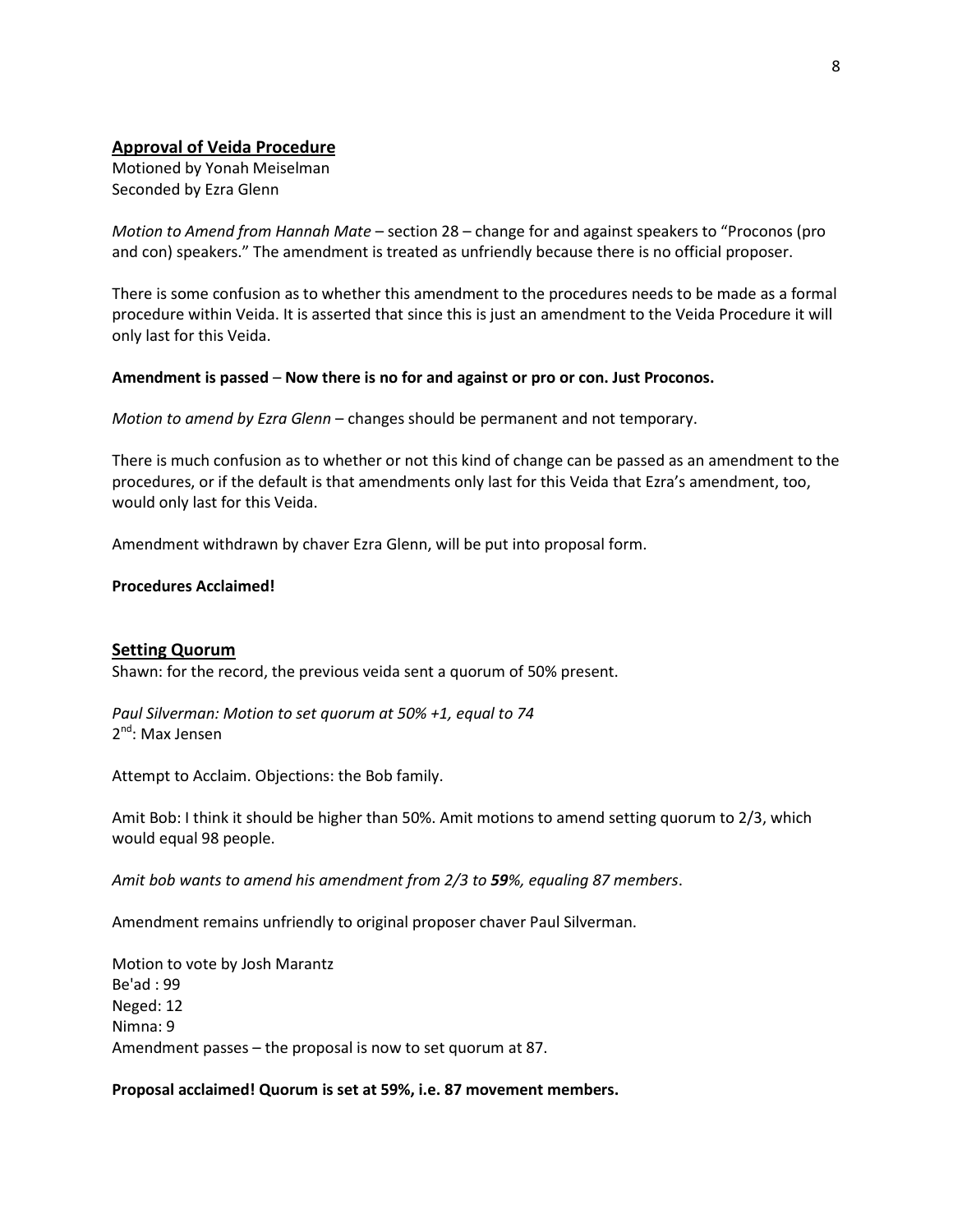### **Plenary Session I - Constitution**

Yoshev Rosh: Amit Bob

As per Article XII of the Constitution, changes to the constitution must be submitted at least a full day before the start of Veida and that full day must be devoted to discussion of proposed changes. Since this did not happen Amit asks the Veida to suspend the rules in order to present all Constitutional proposals now, but delay the Constitutional Plenary Session until tomorrow.

Motion to Suspend the Rules (Josh Marantz)

Motion Passes Be'ad: 104 Neged: 4 Nimna: 13

### **Plenary Session I - Ideology**

Yoshevet Rosh: Talia Spear

<span id="page-8-1"></span><span id="page-8-0"></span>**Proposal I-1: 56th and J**

Yonah Meiselman

Proposal withdrawn because a similar resolution was passed in 2003.

# <span id="page-8-2"></span>**Proposal I-2: "Culture Coutur"**

By Hannah Tempkin and Matan Naamani

Whereas HDNA is a Jewish youth movement and considers itself to be part of the larger Jewish community

Whereas we are a collection of different people with different beliefs

Whereas the initial intention of changing the pillar to "cultural Judaism" was to explore our relationship with Judaism but discussions of cultural Judaism have manifested themselves as attempts to define the phrase or have been limited within the constraints of what is "cultural"

Whereas movement structures and messimot (machaneh, kenim, etc) make an effort to explore Judaism and foster an honest and deep relationship with it among our chaverim of all ages

Whereas it is a value of HDNA to be active in our personal and collective Jewish identities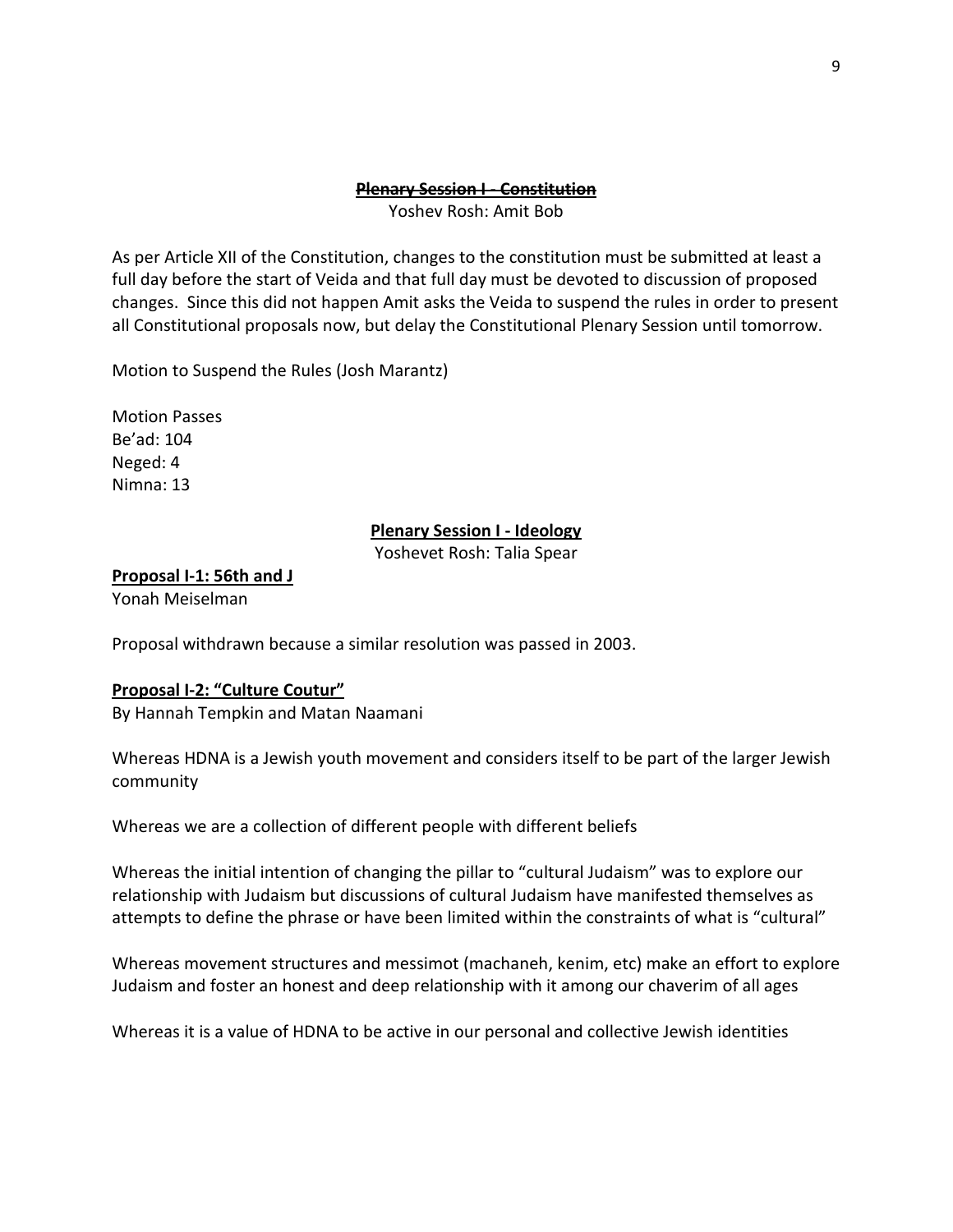*Whereas the term cultural Judaism is an effective educational tool in the discussion of Judaism in the movement and should not be removed from our vocabulary (Paul Silverman and Hannah Mate)*

Let it be resolved that the pillar be changed from "cultural Judaism" back to "Judaism"

Let it be resolved that HDNA thereby continue to strive to be a space for North American Jewish youth to explore and relate to their Judaism in its entirety.

*Let it also be resolved that Habonim redefines the pillar in question as follows:*

*Judaism is the entirety of the culture of the Jewish people. It includes traditions, rituals, history, food, values, spirituality, religion, etc. We believe that an evolving Judaism, rooted in shivyon erech ha'adam (the equality of human value), can and should be an inspiring and empowering force in our chaverim's lives, our communities, and in Israel.*

*Habonim Dror's understanding of Judaism includes all of the following:*

- *Claiming the Jewish historical heritage as our own, and aligning our future with the future of the Jewish people*
- *Striving to be a light unto the nations, based on the vision of social justice and human equality that comes to us from the Prophets and from the Chalutzim*
- *A commitment to the Hebrew language as a tie to our heritage and to Jews throughout the world*
- *A connection to the Jewish homeland, characterized by activism, cultural and political knowledge, and a feeling of ownership and responsibility over Israeli society and Zionism as a whole*
- *The creation and observance the practice of certain (Melissa Eisen and Molly Wernick) Jewish rituals and traditions that build community and strengthen values using food, song, dance, prayer, meditation, the celebration observance (Melissa Eisen and Molly Wernick)of Shabbat, and the (Melissa Eisen and Molly Wernick)Chagim, etc.*
- *A commitment to the Jewish people worldwide*
- An active engagement with the important issues and debates of (Elliot Shriner-Cahn) the *critical issues of our Jewish life today, including Israel, kashrut, how our communities are structured, etc.*
- *The knowledge and exploration of Jewish texts and stories, including the Tanakh, the Talmud, Jewish thought, Zionist texts, folktales, etc.*
- *A holistic way of life that guides us personally and collectively, and also evolves intentionally to both reflect and shape our values*

# *(George Stevens and Itamar Landau)*

Seconded by Jake Libman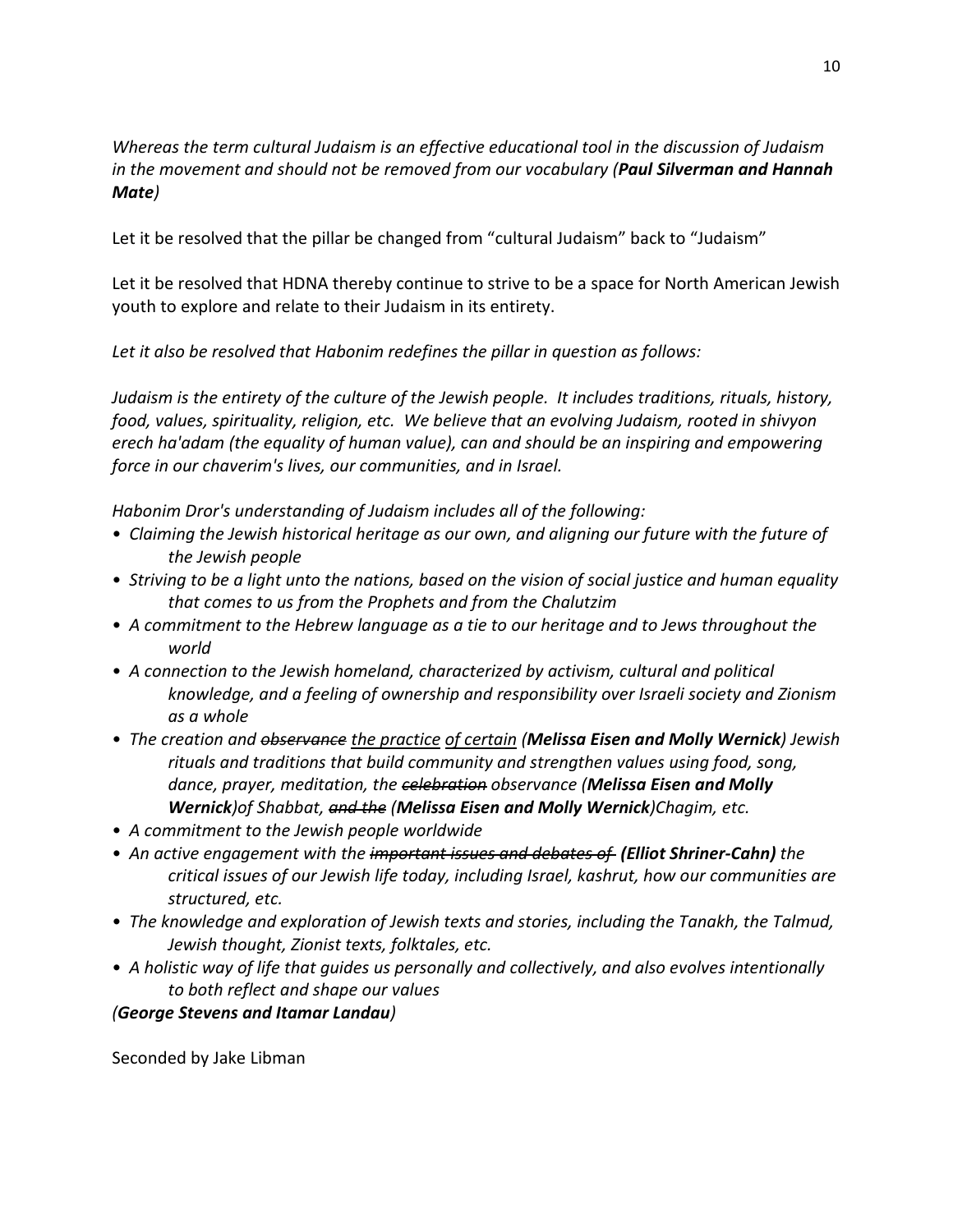**Notes:** Lots and lots of discussion. Many movement members felt that having "Cultural" modify "Judaism" limited us and disempowered us from claiming to define and lead Judaism as a whole. Some felt that Cultural Judaism was simply a better definition of what we stand for as a movement; they worried that returning to "Judaism" would simply return us to a Judaism-iswhatever-you-feel-like.

As for the proposal itself, some people felt that it did not do enough because it only changed the name of the pillar without changing its definition. The definition of Cultural Judaism from Veida XIV – 2005 was "Cultural Judaism, including:

- celebration of Jewish cultural heritage through ritual involving community, song, dance, etc.
- exploration of Judaism, emphasizing historical context and cultural understanding, in search of its relevance to us as modern, progressive, Zionist Jews.

but, does not include:

- the absence or marginalization of religious expressions of Judaism.
- the imposition of religious observance and belief"

The proposal was amended to introduce a comprehensive definition of Judaism. It was also amended to say that the term "Cultural Judaism" is an effective educational tool and should not be removed from the movement's vocabulary.

# **Proposal passes**

Be'ad: 94 Neged: 3 Nimna: 9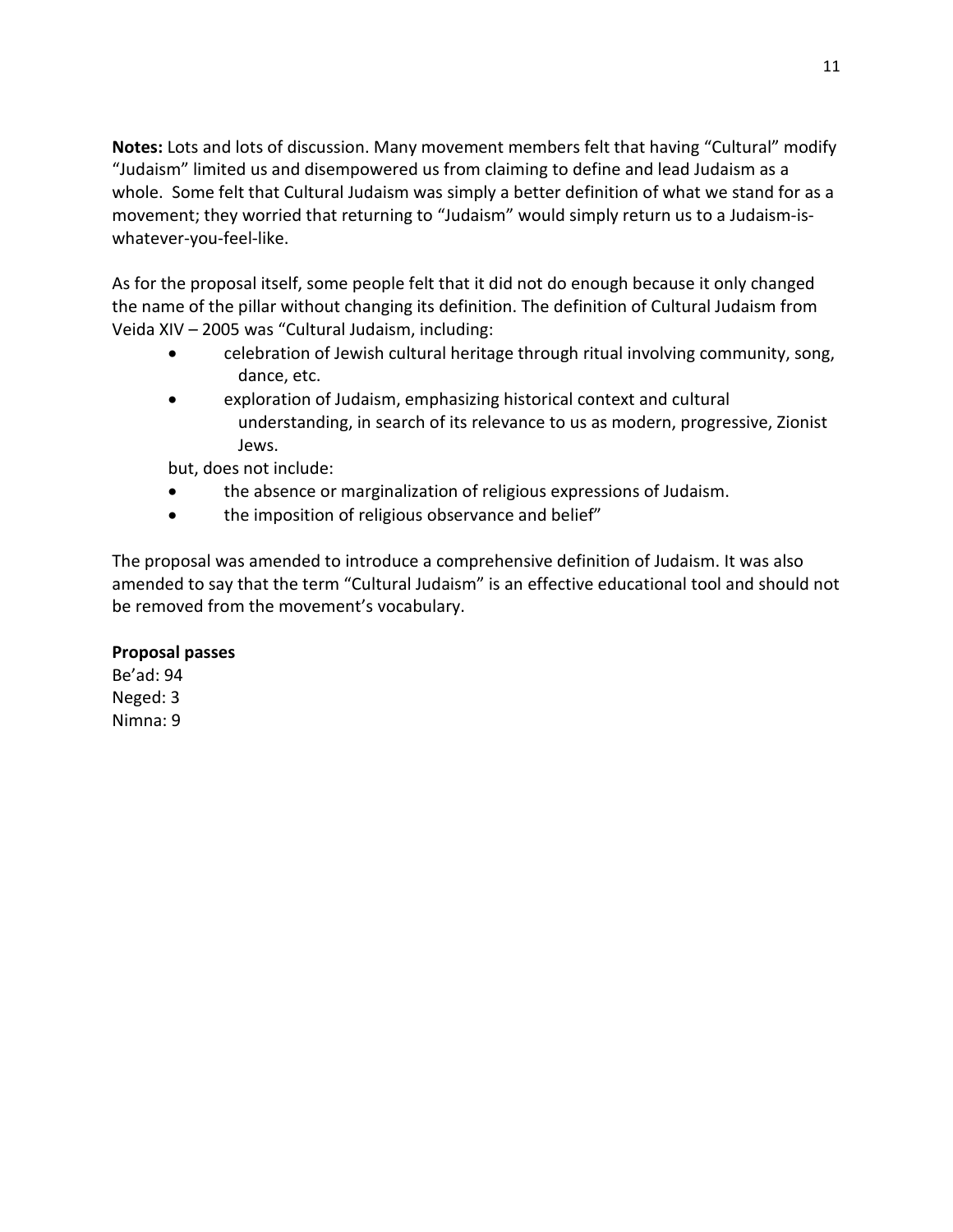# **Plenary Session II - Movement Policy (Yoshev Rosh: Goerge Stevens)**

# <span id="page-11-1"></span><span id="page-11-0"></span>**Proposal II-1: META META META META META**

Ezra Bennett Glenn, Yonah Meiselman, and Elliot Shriner-Cahn

Whereas the approval of the "Regulations and Procedures for the Implementation of the Constitution, as Adopted by the Veida" document (henceforth referred to in this proposal as the RPIC), is the first step in the procession of Veida and

Whereas the RPIC is the operative procedure for the entirety of Veida which it precedes and

Whereas the RPIC is the document which sets the groundwork for the ever-evolving process that is Veida and

Whereas changes proposed to the Veida procedure should be worthy of permanence until further changed,

Therefore let it be resolved that section 2 of article 1 of the RPIC read: At the beginning of every Veida, the Regulations and Procedures for the Implementation of the Constitution (RPIC) must be approved by the veida. This approval is treated as a proposal. During this process, the procedures of the previous Veida apply. Ammendments to the proposed Veida procedure change the RPIC, and therefore changes carry over from the veida during which they are proposed to future veidot, *unless otherwise stated in the motion to amend. (Itamar Landau)*

Second: Leah Silverberg

**Notes:** Proposal aims to clarify confusion which was experienced on the first night of veida. There were some questions and discussions about whether or not this has been achieved.

# **Proposal passes**

Be'ad: 74 Neged: 10 Nimna: 20

# <span id="page-11-2"></span>**Proposal II-2: Labor Zionists Make Better Lovers (And Shlichim) Proposal II-2: Labor Zionist Youth Movements are Cool, When It Involves the Hiring of Shlichim** By Becca Kahn Bloch

Whereas shlichim are intended to provide a first-hand Israeli presence at machanot.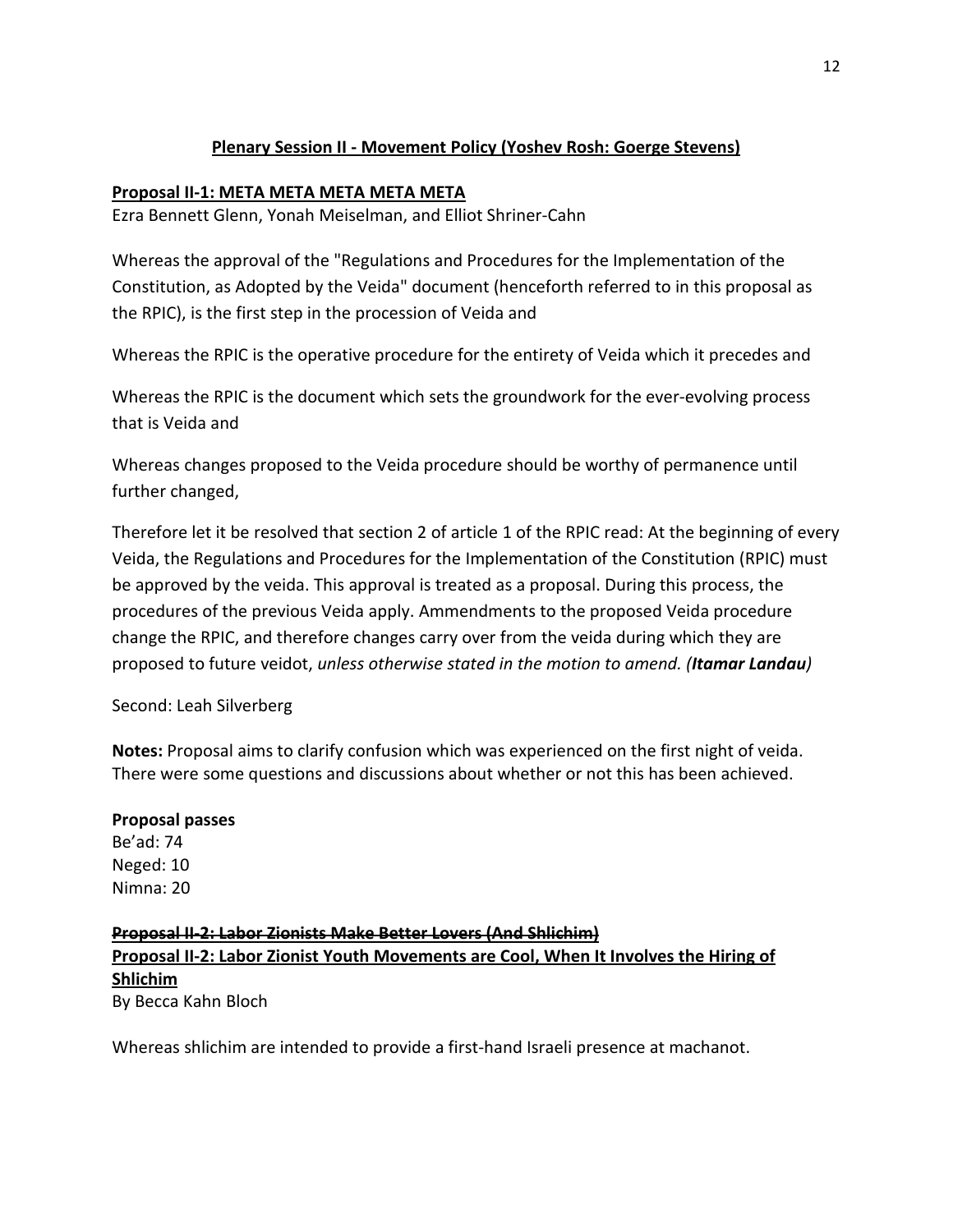Whereas shlichim educate chanichim about Zionism and Israel, and thus significantly affect the chanichim's views and understandings of Zionism and Israel.

Whereas shlichim are members of tzevet gadol and tzevatim katanim, and thus work with other madrichim in the educational process of machaneh.

Whereas Habonim Dror's stance on Israel and Zionism reflects that of the Labor Zionist movement and thus is different than that of other Zionist organizations.

Whereas as members of tzevet gadol, shlichim represent Habonim Dror and its values.

Whereas Habonim Dror shares educational and movement values with other Labor Zionist youth movements such as Hanoar Ha'Oved VeHalomed (our sister movement), Hashomer Hatzair, and Machanot Haolim.

Whereas many, but not all, of HDNA shlichim are currently members or previously members of Labor Zionist movements.

Therefore let it be resolved that *the Mazkirut Artzit speak with those in charge of hiring shlichim and explain to them that it is imperative* it is the intention of HDNA (Leora Kanter) that all future shlichim hired by the movement will be persons who are either currently members or were previously members of Labor Zionist youth movements. Those who were previously movement members must demonstrate their ability and want to educate, using movement methods, towards movement values. Individuals who exemplify characteristics and traits of movement members, but have not been members of Labor Zionist Youth Movements, can be exceptions, on a case-by-case basis. A committee will be composed of current HDNA shlichim, the Mazkirut Artzit and ma'apilim to discuss other additional qualities that we, as a movement, are looking for in shlichim in order to help guide the hiring of them.

Furthermore, let it be resolved that *the Mazkirut Artzit* HDNA (**Leora Kanter**) will ask HaNoar HaOved VeHalomed to consider allowing *sending (Itamar Landau)* current movement members to participate in shlichut for Habonim Dror

# Seconded: Celeste Tannenbaum

**Notes:** Summary of Discussion: might be nice, but we can't really pick and choose. Our shlichim shnatiim don't only work for HDNA, this may not be a decision we can make on our own. What's the point of wanting NOAL shlichim, if we're not making hiring them the priority. A youth movement background is important, but it may exclude people who may be really good and exclusionary. A shaliach from a labour Zionist movement can be poor madrichim. Uncomfortable passing proposals about NOAL and their relationship to HDNA without their input/approval of it. Shlichut program as a whole is under a lot of stress due to finances,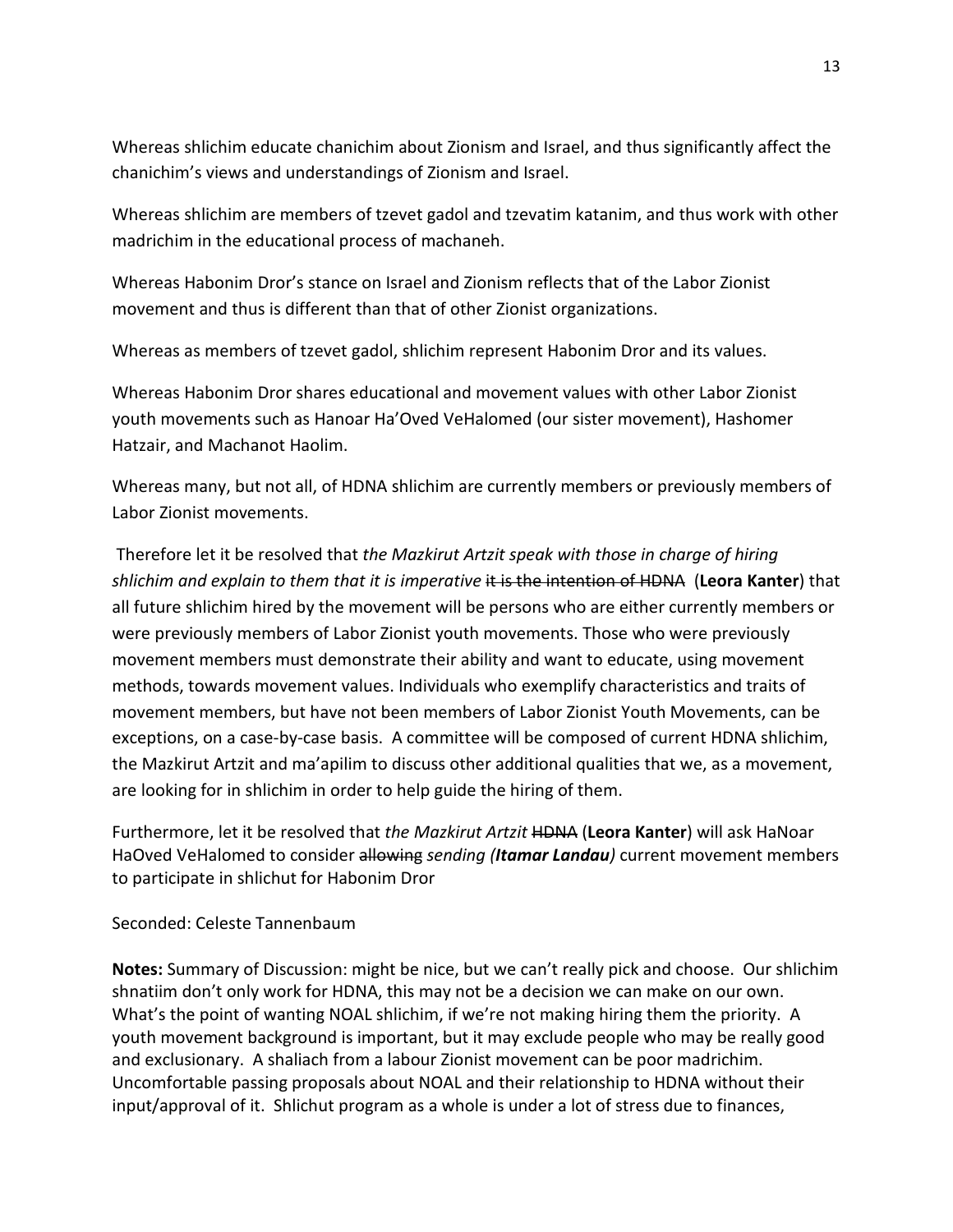therefore this may be 'pushing it'. Past NOAL madrichim may be disillusioned and therefore bad for us to hire. This is encouragement that HDNA wants to continue having shlichim. Want to strengthen our connection with NOAL and maybe we should prioritize them over other shlichim.

Message from the shlichim: we should expand this proposal to list all of the attributes we want for shlichim to guide the hiring process.

# **Proposal passes**

Be'ad: 86 Neged: 13 Nimna: 15

# <span id="page-13-0"></span>**Proposal II-3: The Ants Go Marching Two By Two. Maybe we should try that.** The Mazkirut Artzit

Whereas the Mazkirut Artzit is responsible for the operations of a \$1.8 million organization which needs to carry a lot of institutional knowledge in order to function effectively.

Whereas transitioning an entire office is a challenge to building long-term visions and plans.

Whereas many recent members of the Mazkirut Artzit have reported feeling drained during the second year of their term.

Whereas the proposers acknowledge the importance of building a shared learning process as well as the convenience of forming a kvutza when there are four people entering a tafkid at once. Nevertheless we feel the benefit in continuity and fresh ideas and energy warrants trying a new system.

Therefore, let it be resolved that the Mazkirut Artzit take on a system of staggered terms, meaning that in one year two new members would begin in the Mazkirut joing two remaining members. The following year those two remaining members would be replaced.

This system would be established by a combination of Mazkirut Artzit members staying for three years or being hired for only one year. We are laying out three ways to get this started:

(1) two members of the current mazkirut could remain for a third year:

|          |  |  | 08-'09 09-'10 10-'11 11-'12 12-'13 13-'14 14-'15 |  |
|----------|--|--|--------------------------------------------------|--|
| Tafkid 1 |  |  |                                                  |  |
| Tafkid 2 |  |  |                                                  |  |
| Tafkid 3 |  |  |                                                  |  |
| Tafkid 4 |  |  |                                                  |  |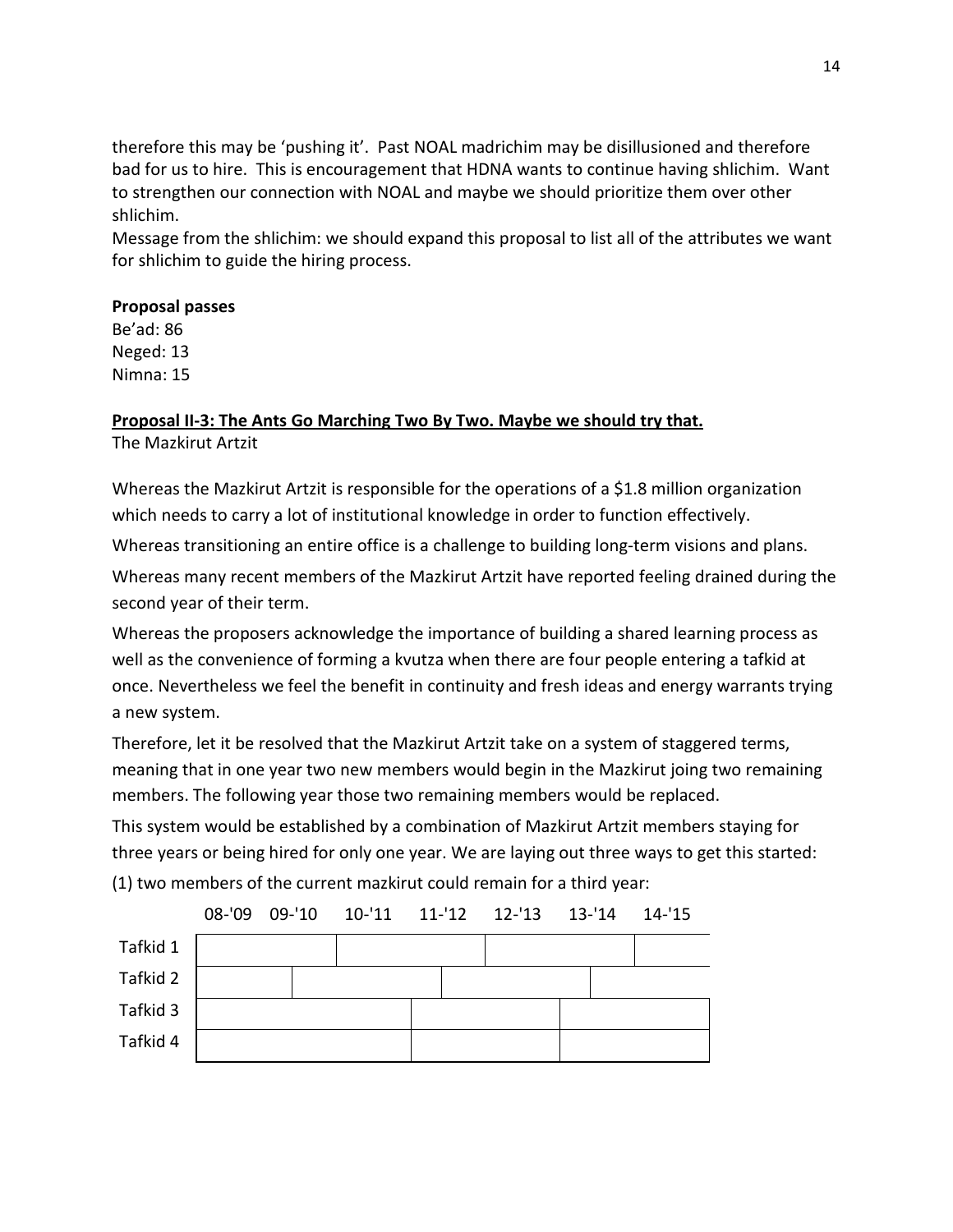(2) one member of this mazkirut could remain for a third year and one of the next mazkirut could be hired to serve only one year:



(3) one member of the next mazkirut could be hired to serve only one year, and two years later one of the three new members would also be hired to serve only one year:

|          | $08 - 09$ |  | $'09$ -'10 10-'11 11-'12 12-'13 13-'14 14-'15 |  |  |
|----------|-----------|--|-----------------------------------------------|--|--|
| Tafkid 1 |           |  |                                               |  |  |
| Tafkid 2 |           |  |                                               |  |  |
| Tafkid 3 |           |  |                                               |  |  |
| Tafkid 4 |           |  |                                               |  |  |

The specifics of who would stay for three or who would be hired for only one will be determined through conversation among the current and prospective members of the Mazkirut Artzit.

*The Veida gives the final decision to this Mazkirut Artzit together with the prospective members of the next Mazkirut Artzit. That said, the Veida believes this new system is the best thing for the movement at this time.*

**Notes:** There were concerns with the way this new structure would impact the potential for kvutza life as well as cohesive tzevet process. It was recognized that this would in fact change the nature of both kvutza life and tzevet process for the Mazkirut Artzit, and this was the main hesitation of the proposers. People saw the value in having more overlap rather than a sudden switch-over of the entire office. And many people thought the Mazkirut Artzit are in the best position to make this assessment. The Mazkirut added that they consulted with members of three different past Mazkiruyot who agreed that this change would improve the functioning of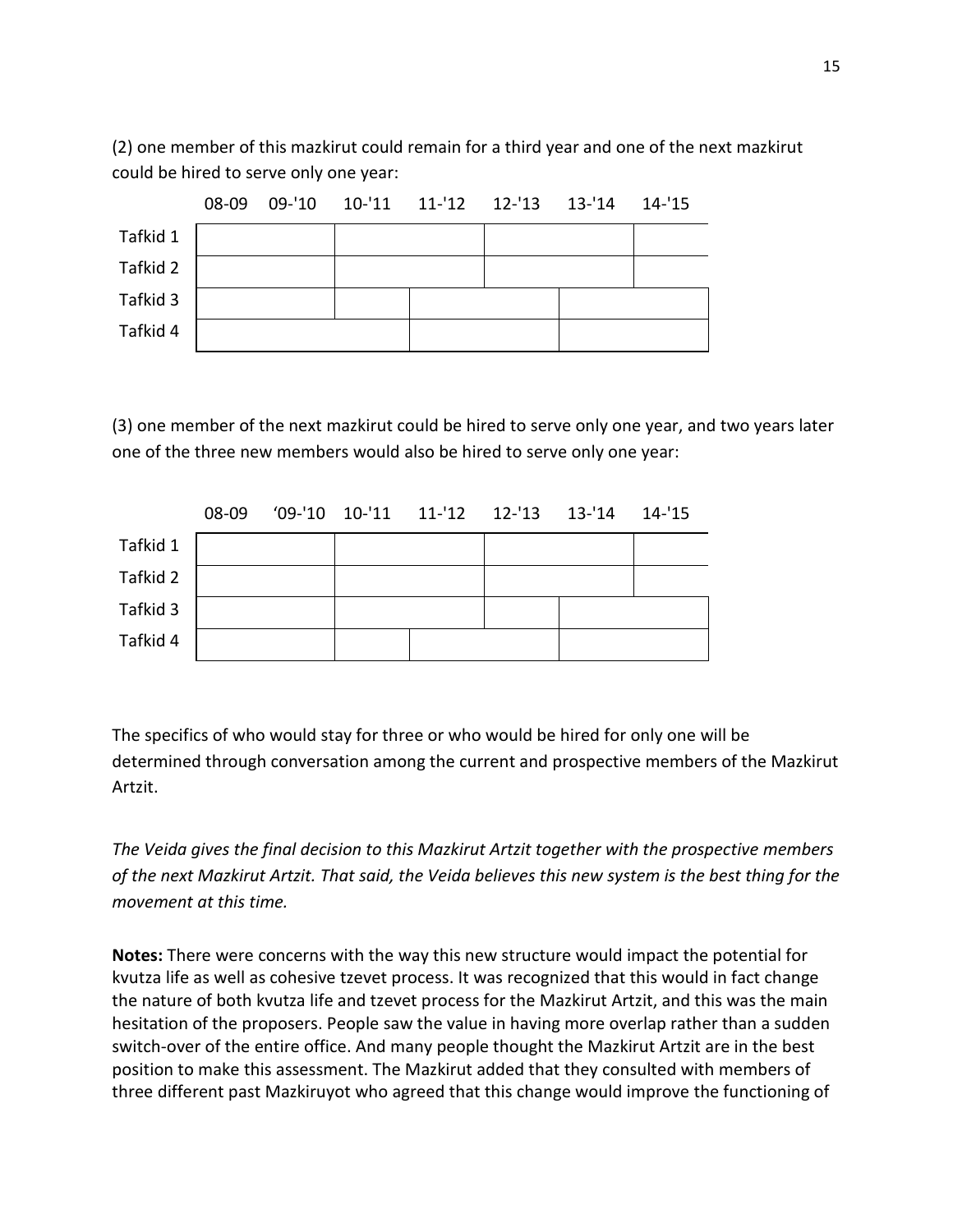the office. It was also discovered that according to the constitution the Mazkirut could already do this because the terms of office of Mazkirut members are not dictated (other than Mazkir/a).

# **Proposal Passes**

Be'ad: 72 Neged: 16 Nimna: 25

<span id="page-15-0"></span>**Proposal II-4: I'm a little chani short and stout, here is my identity here is my chultza** Nora Chong and Josh Marantz

Whereas Habonim Dror is a national movement

Whereas chultzot tnua signify membership *affiliation* with the movement Whereas chultzot tnua also signify an affiliation with other "blue shirt" movements Whereas currently, receiving your chultza on MBI is seen as the time to signify becoming a "real" movement member

Whereas our chanichim are considered members of the movement by paying mas and/or by participating in our educational programming

Whereas realizing that you're part of a greater movement is empowering and we want our chanichim to feel that empowerment.

Whereas the mental picture of the smallest amel at your macheneh in an oversized chultza is sure to pull the red strings of your heart

*Let it be resolved that the chultza is established as a symbol of membership in Habonim Dror*

Also, let it be resolved that all chanichim in good standing will receive a chultza tnua. The plan to implement this will be developed by a committee led by the proposers in consultation with the Mazkirut Artzit.

Furthermore, let it be resolved that a committee be formed to create a new symbol of leadership in the movement. Beyond the creation of it, a plan to implement the hadracha of the movement receiving them will be developed by this committee. Two members of this Veida will volunteer to lead this committee.

**Notes:** Sooo much discussion. One major point of contention was the feasibility of implementing this proposal (i.e. cost and distribution) and the lack of practical execution layed out within the proposal. Another often cited concern was that this would detract from the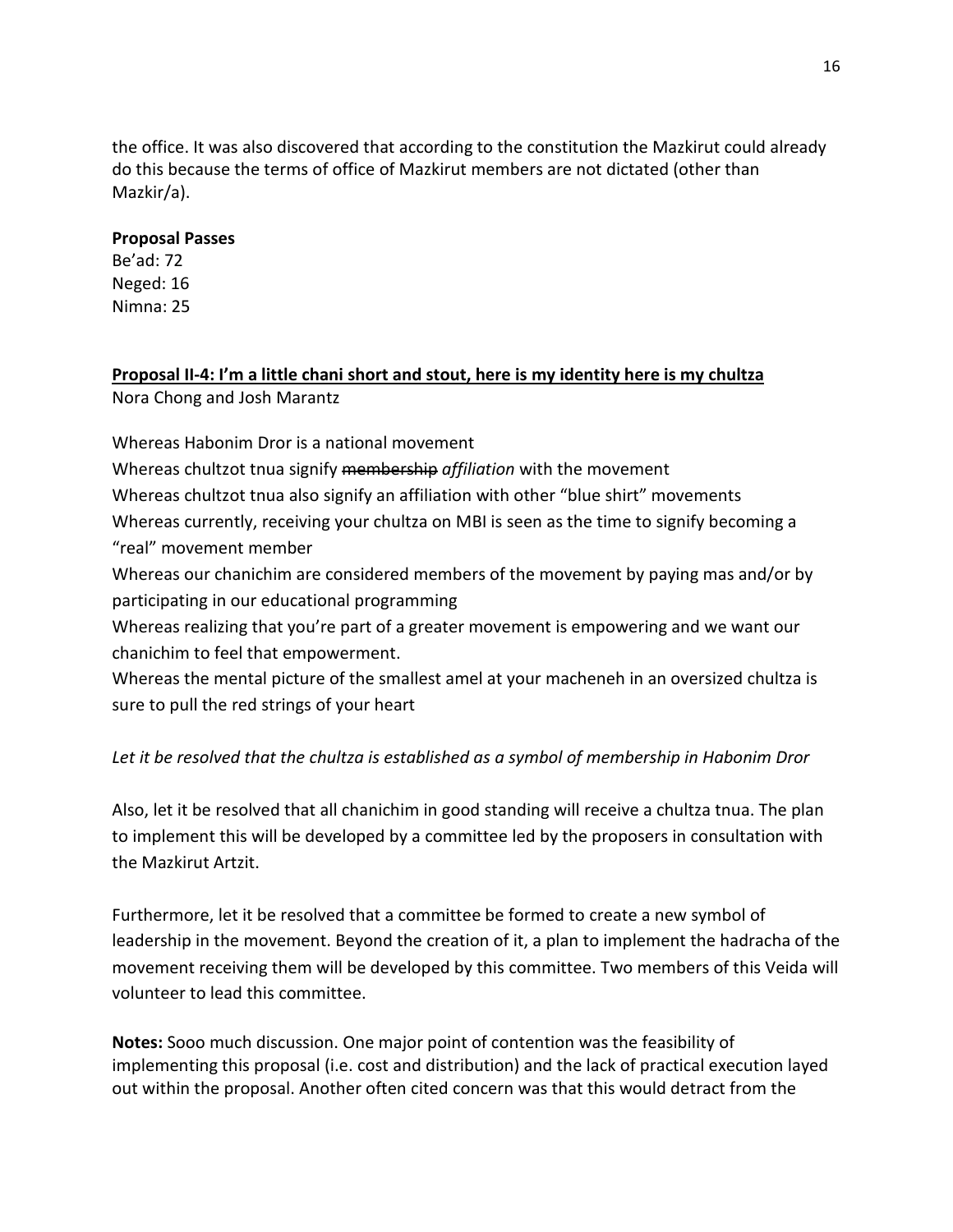impact of receiving the chultza during MBI, and that younger chanichim are not yet in a place to understand what it means to be part of the movement. Folks countered that giving kids chultzot would be one step toward helping them connect to the movement and understand that machaneh is part of something larger. Furthermore, people argued that basing the decision on people's own emotional experience during MBI was selfish and short-sighted. Another large point of contention was whether the chultza symbolized membership or leadership in the movement. Many people liked the symbol of the chultza as something that madrichim wear and chanichim look up to. Some people pointed out that people could get new chultzot with different prints or designs at different stages of their movement life. This was the second Veida in a row that this proposal was raised, drew intense long debate, and was soundly defeated.

### **Proposal Fails**

Be'ad: 35 Neged: 87 Nimna: 12

### <span id="page-16-0"></span>**Proposal II-5: Chag Semeach Motha\*\*\*\*as!**

Bria Gray

Whereas our movement members come from different religious backgrounds,

Whereas our movement values the process of analyzing our activities and structures through a holistic lens.

Whereas we have made a commitment to "explore Judaism, emphasize historical and cultural understanding, and [seek] its relevance to us as modern, progressive Zionist Jews,"

Whereas the Jewish calendar is an important aspect of the actualization of our Jewish ideology,

Therefore, let it be resolved that the Jewish calendar be taken into account and discussed when planning and implementing year-round movement peulot, including seminars and travel. This consideration would be beneficial in raising awareness about *Jewish, religious and national* holidays and what they mean to the Jewish religion and people, and what that means to us as Habonim Dror.

*As a plan of implementation for this resolution, let it be resolved that the Gregorian dates of Jewish chagim be placed on movement calendars in the planning of movement tochniot.(Ezra Glenn)*

Seconded: Ed Rosenhanst

**Notes:** There were some questions as to the intent of the proposer who clarified that this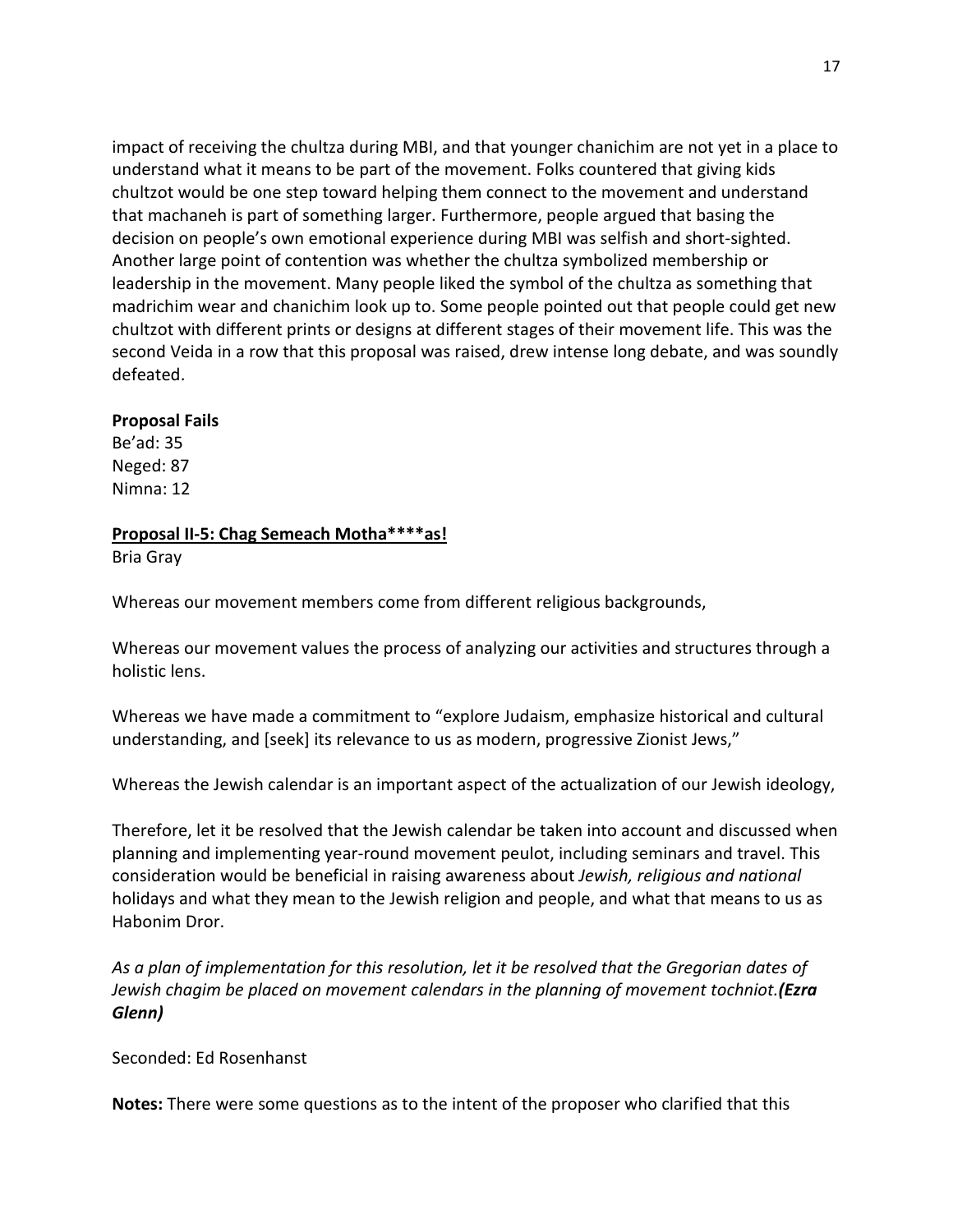proposal does not dictate how the Jewish calendar should effect the planning and implementing of peulot, just that in every case this should be considered. Additionally it was clarified that Jewish calendar is understood to include Israeli national holidays.

### **Proposal passes**

Be'ad: 79 Neged: 2 Nimna: 16

# <span id="page-17-0"></span>**Proposal II-6: Colt 45 and Two Zig-Zags, Sicha is What I Need (Part 1)**

Miya Libes and Noey Neumark

-Whereas Habonim Dror encourages active dialogue between its members, -Whereas we are, by definition, a youth movement, and we strive to empower youth, - Whereas according to Proposal II-10, "Drug and Alcohol Revisited," Veida XIV, "*Habonim Dror North America takes an official stance against drug use at any and all Habonim-Dror sponsored events. If any member of Habonim-Dror who is of MBI age and up is found to have definitely possessed or been under the influence of either illegal drugs or alcohol at any Habonim-Dror function, they will be asked not to participate in subsequent Habonim-Dror activities for a 12-month period. After 6 months, in special circumstances involving previous members in good standing who have shown both interest and commitment to amend the damages caused by their actions, the offending party has the option to appeal the consequences by demonstrating in writing to the Mazkirut Artzit their regret, the value of them reentering the movement, and steps they have taken to demonstrate the above."*  -Whereas the current procedure followed after the discovery of drug and/or alcohol use is an end-all be-all decision wherein dialogue only exists after the fact and only between the participant, the Mazkirut Artzit and madrichim,

-Therefore, let it be resolved that if and when participants *of MBI age and up at HDNA functions including MBI, Madatz, Workshop, Seminars and Machanot* (**Miya and Noey)** these programs do get caught using drugs and/or alcohol, there should exist *an educational process to deal with the questions/issues that came up in this specific situation, wherein the weight of the dialogue is on the educational rather than punitive components affecting chanich/a with the relevant madrich/a figure in their lives* **(Amir Schwarz)***.* a dialogue throughout the punishment process. -Let it also be resolved that this dialogue would begin immediately after the participant is caught and would exist between the individual and his/her madrichim, who would be in communication with the Mazkirut Artzit *or other relevant authorities* (**Matan Na'amani)**. Following those initial sichot, the individual and his/her madrichim would engage in a sicha with the *parties relevant to the issue such as the individual's kvutzah or tzevet etc. as appropriate*  (**Matan Na'amani)**, to discuss how the drug and/or alcohol use affected *issues such as* kvutza, *or tzevet, etc* (**Matan Na'amani)** dynamics, and *issues of movement hadracha* (**Marni Falk)***,* and to explain, through a sicha, the reasons for the individual's punishment. *In addition, one of the madrichim from the group associated should be appointed to follow the chanich/a throughout*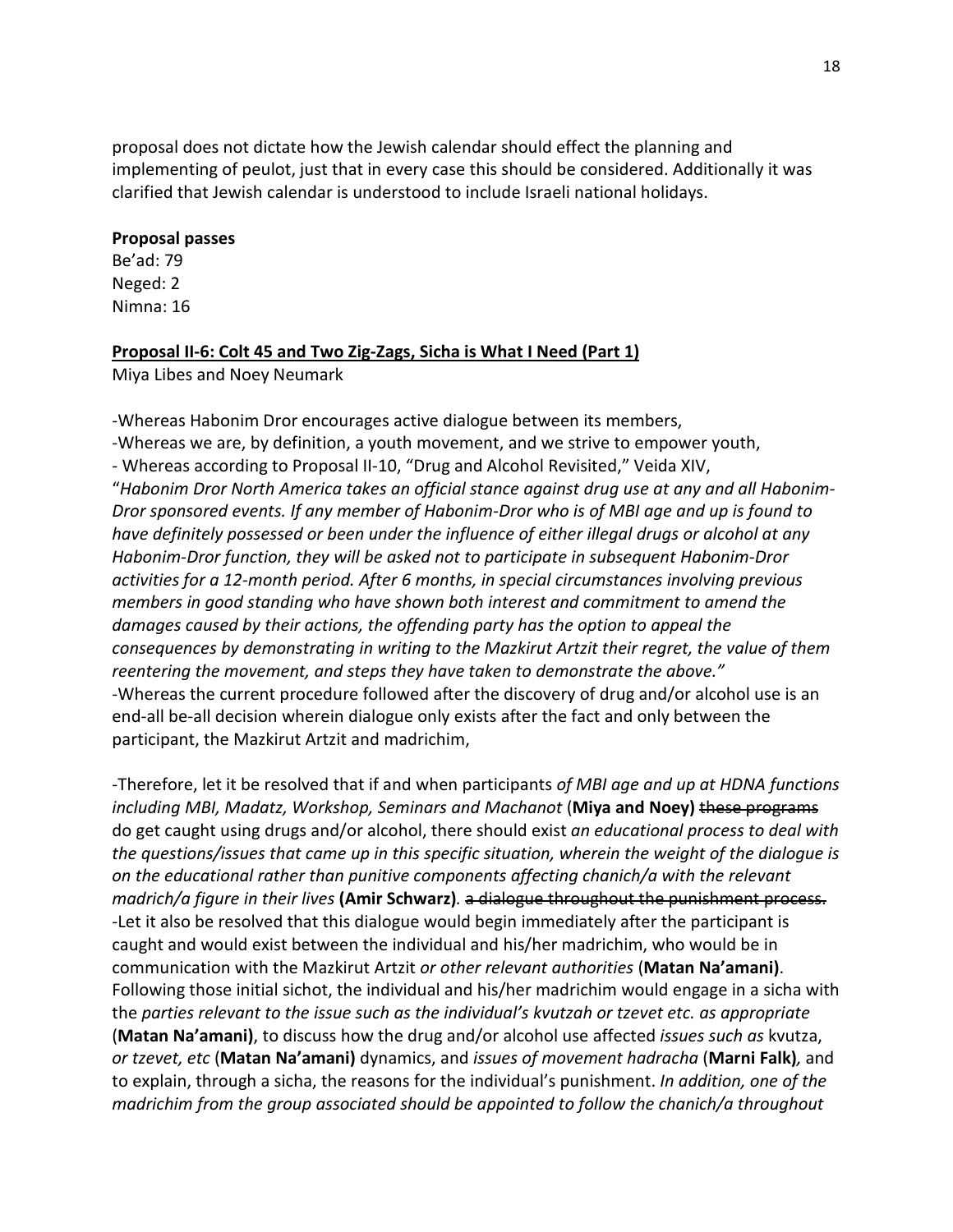*their suspension process and act as their continued madrich to encourage and guide them along the appeal process* (**Matan Naim**)*.* 

-Lastly, let it be resolved that while HDNA's standing policy on drugs and alcohol would still hold, the sichot between the participant, his/her kvutza and madrichim would create a greater understanding of the situation and the broader implications of the individual's actions, rather than creating a situation that feels sudden and disempowering.

**Notes:** There was a general agreement that dialogue should be central to dealing with situations of drug/alcohol use. People thought this would "lift the shroud of mystery" around incidents of drug/alcohol use and help everyone involved understand the reasoning behind punishments. Some people wanted to make sure that kvuztot engaged in dialogue would understand what the conversation was about and not try to change the consequences. There was some concern about those caught being forced to face their kvutza and that this might not be productive immediately after the incident. There was a discussion about making this optional but the proposers thought it should be mandatory. This part was amended to say the individual will engage in dialogue with "the parties relevant to the issue such as the individual's kvutza or tzevet etc. as appropriate." There was also a feeling that there should be "wiggle room" to deal with specific cases according to their needs, for example it was suggested that the Machaneh kvutza might be more relevant in some cases than the bus kvutza.

# **Proposal Acclaimed!**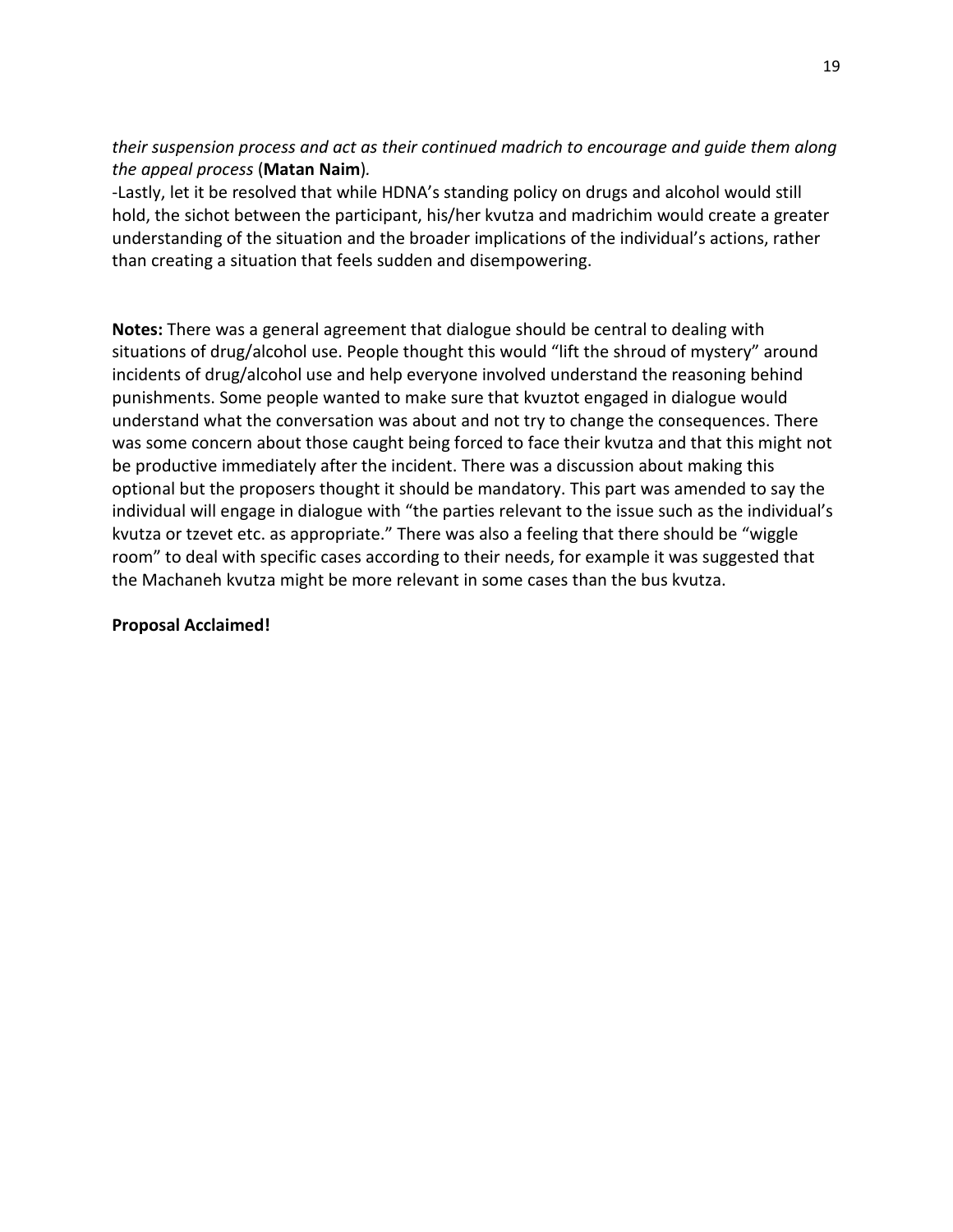# **Plenary Session III - Constitution**

# <span id="page-19-1"></span><span id="page-19-0"></span>**Proposal III-1 Mazkir You Dead Man? Ya, Man**

Paul Silverman

Whereas, the constitution of Habonim Dror North America should be used as an educational resource for chanichim.

Whereas, the mention of death of movement members in the constitution distracts from the intention of the document.

Whereas, members of the mazkirut artzit do not die on a regular basis, and thus a procedure as to what to do in said hypothetical situation is gratuitous.

Therefore, let it be resolved that Article VI, Section 10 be amended to read as followed:

Habonim Dror shall be managed by its Board of Directors, which shall be known as the Mazkirut Artzit, and shall consist of not less than three individuals. The Mazkirut Artzit shall include, but not be limited to, the Mazkir/a, Gizbar/it, the Merakez/et Tochniot, and Shaliach/a Merkaz/it. The Mazkir/a shall be elected to the Mazkirut Artzit for a two-year term by the eligible voting membership at the Veida or at Winter Seminar if the election occurs during a year when there is no Veida. The remaining members shall be appointed by the current Mazkirut Artzit in consultation with the incoming Mazkir/a. The members of the Mazkirut Artzit appointed shall serve for a term of two years, unless determined otherwise by the Mazkirut Artzit, and until their successors are appointed and qualified, or until their earlier resignation or removal. All candidates for the positions within the Mazkirut Artzit, except for the Shaliach/a Merkazit, shall be Ma'apilim who are members in good standing of Habonim Dror.

It can be assumed that if a member of the mazkirut artzit dies, they will not continue to serve, as is the procedure if they were to resign or be removed, despite this circumstance's omission from the constitution.

*If there are legal ramifications to adopting this proposal it will be ignored.*

# Seconded

**Notes:** It was not clear if there were legal ramifications to changing this part of the constitution. It was pointed out that this is a legal document, especially this article of the constitution, and is not intended to be used as an educational tool. It was added that this kind of proposal is not the kind that people would like to encourage being brought to the Veida. Finally it is pointed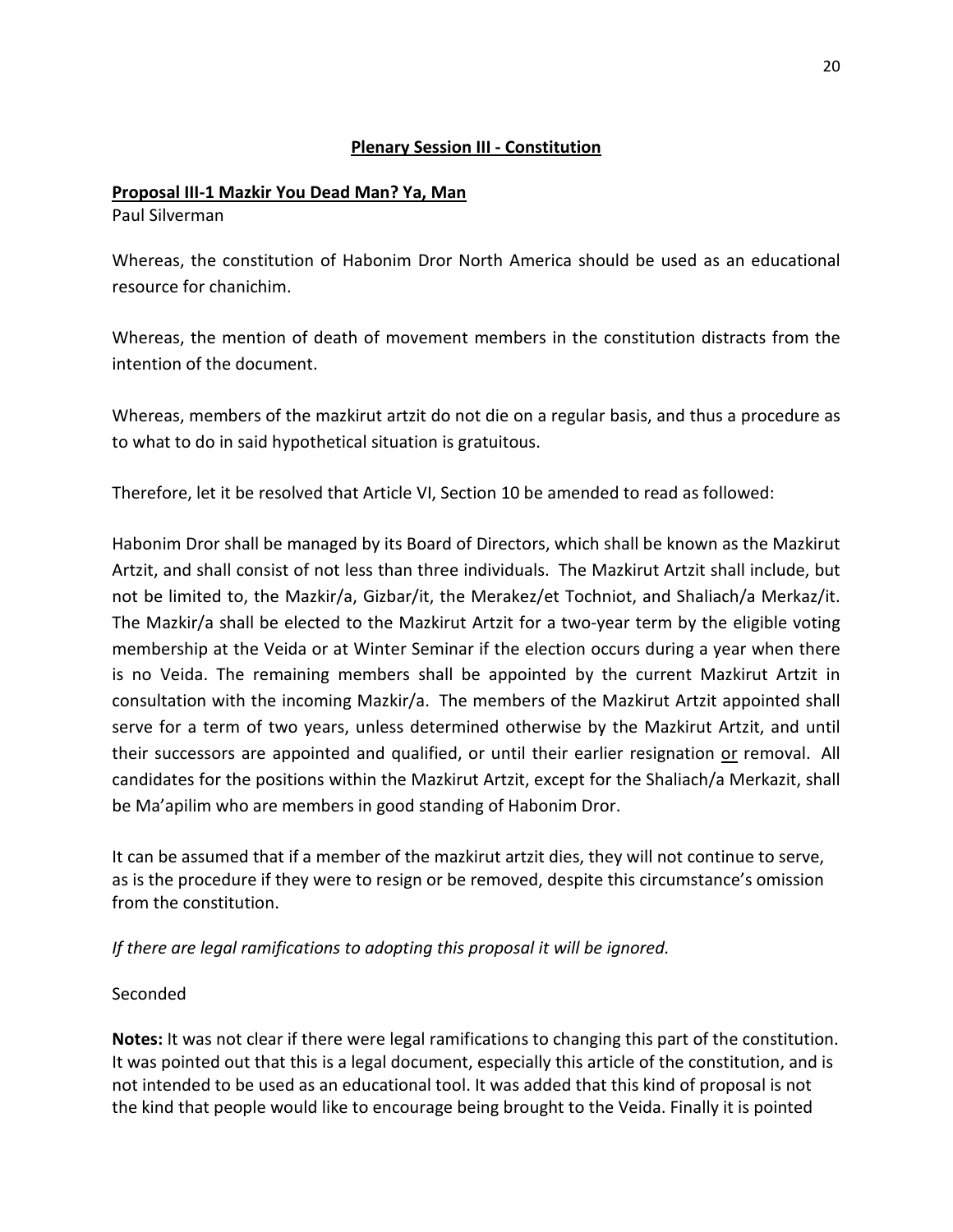out that we talk to our chanichim about Labor Zionism so they can probably handle the word "death."

### **Proposal Fails**

9 Be'ad 65 Neged 25 Nimna

# <span id="page-20-0"></span>**Proposal III-2: I Want To Be Forever Young**

Leora "I Wanna Stay 18 Forever" Kanter

Whereas Article V, Section 9 of the HDNA constitution stipulates that in order to be a ma'apil/a in good standing of HDNA, one must strive toward:

Creating a personal relationship with the Jewish Homeland by returning to Israel on a long term basis within 6 years of Workshop or high school graduation.

Whereas this stipulation means that there is no place in our movement for members over the age of 24–(Leora Kanter)

Whereas there is no explicit age limit on youth

Whereas older movement members have the potential to serve really necessary and/or plain old awesome roles in the movement that younger movement members simply don't have the time, resources or experience to fulfill, such as building a legitimate Habo Hebrew School, playing more active roles in the administrative and business-related aspects of running machanot, or serving alongside the Tnuat Bogrim as shlav hachshara bet madrichim for ma'apilim

Whereas the decision to make *a* garin aliva, much like the decision to get married, is meant to be a life-long *long-term* commitment *to Israel* and as such should happen when the individual and/or kvutza is ready and not in any specified time-frame

Whereas, let's be real here, 6 is a pretty arbitrary number

Whereas it's not 'long term,' it's 'long-term.' (SCHOOLED!)

Be it resolved that point 4 in article V, section 9 of the constitution be changed to read:

Creating a personal relationship with the Jewish Homeland by returning to Israel on a long-term basis.

**Notes:** There was a lot of discussion with a lot of mixed feelings. On one hand it would be great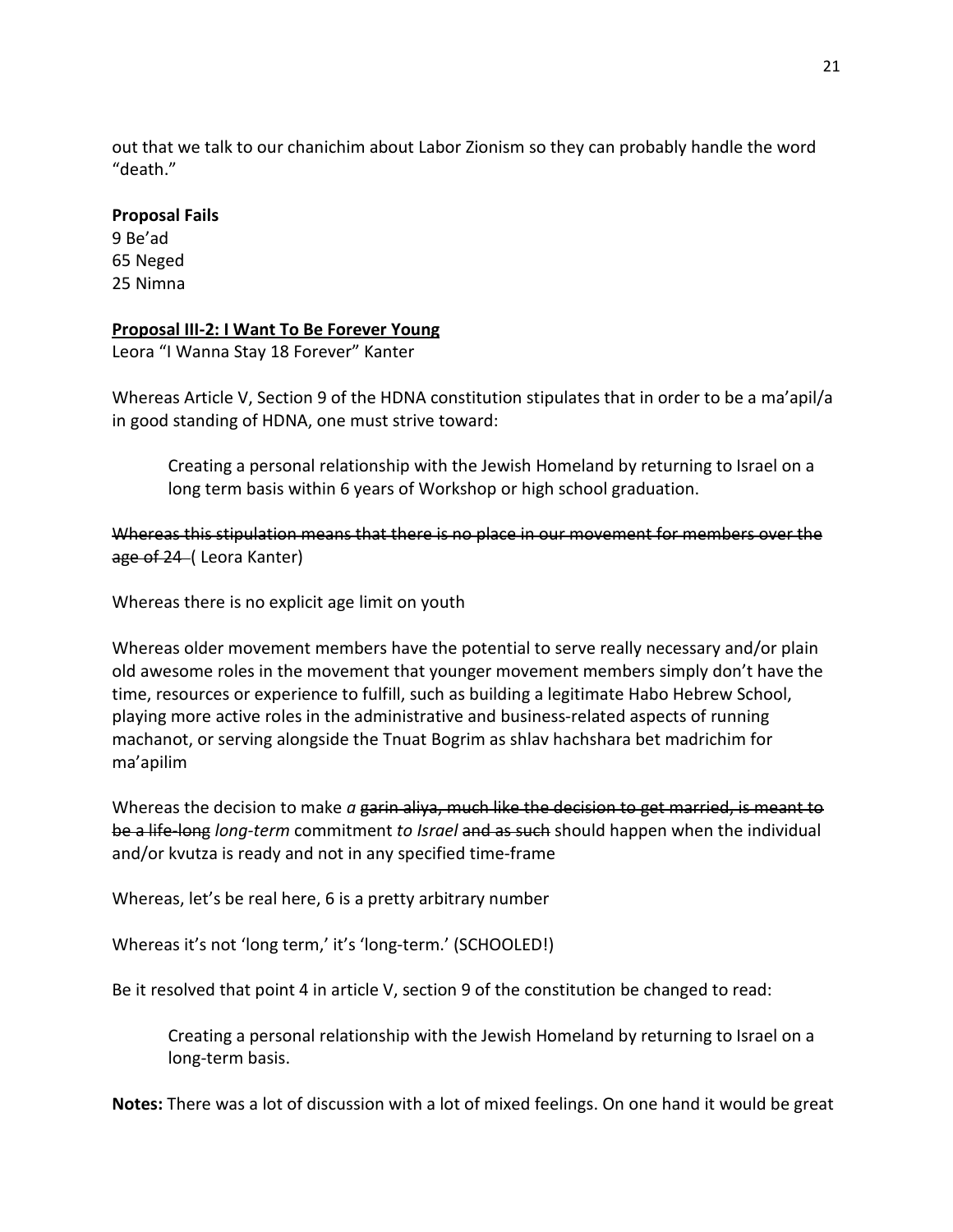for ma'apilim to continue to work in the movement after college. This proposal could help encourage people to consider aliya without feeling alienated.

On the other hand the six years does serve as a motivator for people to ask the questions and it's positive to have guidelines. Also six years is relevant because there is a concrete time frame between 20-24 where people are making decisions about their lives, aliya, mazkirut artzit, etc.

Some people think we want to rebel against that concrete time frame. Moreover, different people have different processes and decisions.

Our movement generally needs to raise the level of requirement in the inspire/require dynamic. And even though six may be a bit arbitrary, having it in our Constitution helps push people and make a statement. Accommodations will be made case-by-case even though the number is there, so we should still have the ideal.

**Final Con –** The proposal doesn't offer a constructive step to raising the question of Aliya, it just removes a clause and therefore may lead to more wishy-washy-ness

**Final Pro –** The proposal doesn't say that we no longer strive for Aliya, it simply removes a clause that may prevent movement members from continuing in the movement and doing great things.

### **Proposal Passes**

Be'ad 48 Neged 35 Nimna 21

# <span id="page-21-0"></span>**Proposal III-3 Fixing Little Errors**

Mazkirut Artzit

Whereas the Union of Progressive Zionists (UPZ) merged with J Street to form J Street U.

Whereas J Street U continues to be an organization that we believe does good Zionist work.

Therefore, let it be resolved that Article V, Section 9 be updated to say J Street U instead of Union of Progressive Zionists.

In addition, whereas J Street U is no longer officially connected with HDNA as UPZ was.

Therefore, let it be resolved that point three of HDNA's Statement of Affiliation be removed. However this should not take away from us thinking that they are very cool.

Seconded by Ben Marsh

**Proposal Acclaimed!**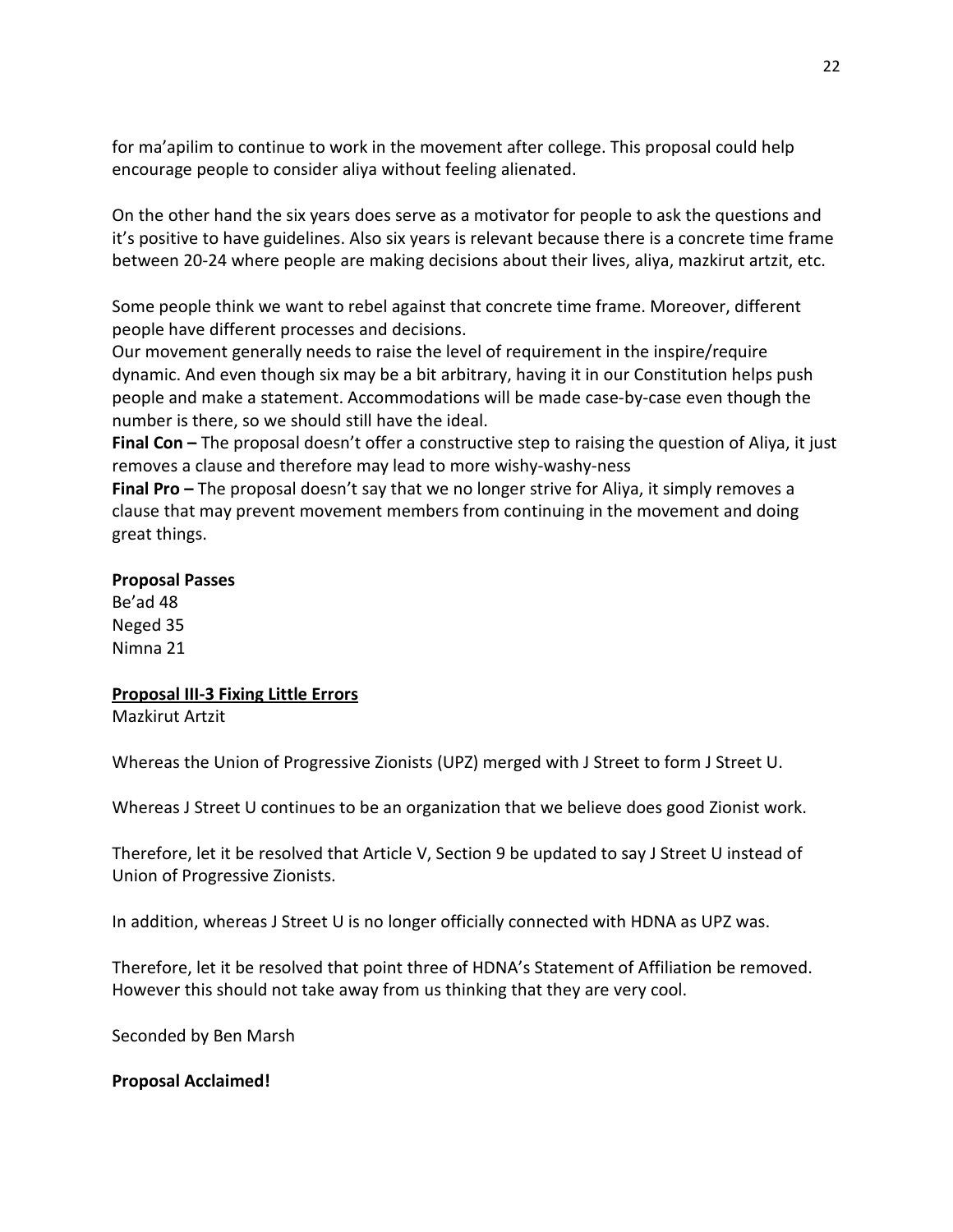#### **Plenary Session IV - Mazkir/a election**

<span id="page-22-0"></span>Talia talks about her movement experience and some of her thoughts and visions for the next two years. She then takes questions from folks a bunch of which relate to specifics of the tafkid that Talia acknowledges she doesn't know yet (eg interactions with the Jewish community, financial structure of the movement). Talia talks about the energy and fun she will bring to the Mazkirut Artzit and says that she is committed to working on it even if she is not elected Mazkira. She talks about the importance of creating structures for older ma'apilim to discuss their movement involvement and to build kvutza process. She says the Kenim have undergone huge revitalization which has come from people coming back from Workshop excited to be madrichim, and that we need to keep building on that and develop our chinuch within the Ken. She mentions the need to continue struggling and discussing Zionism as well as emphasizing Shlichut and the relationship with NOAL. Talia talks about her own struggles contemplating Aliyah and striving to actualize socialism in her life, she wants to live in kvutza. She's looking for partners who will appreciate her craziness. Talia gets elected Mazkira and we sing.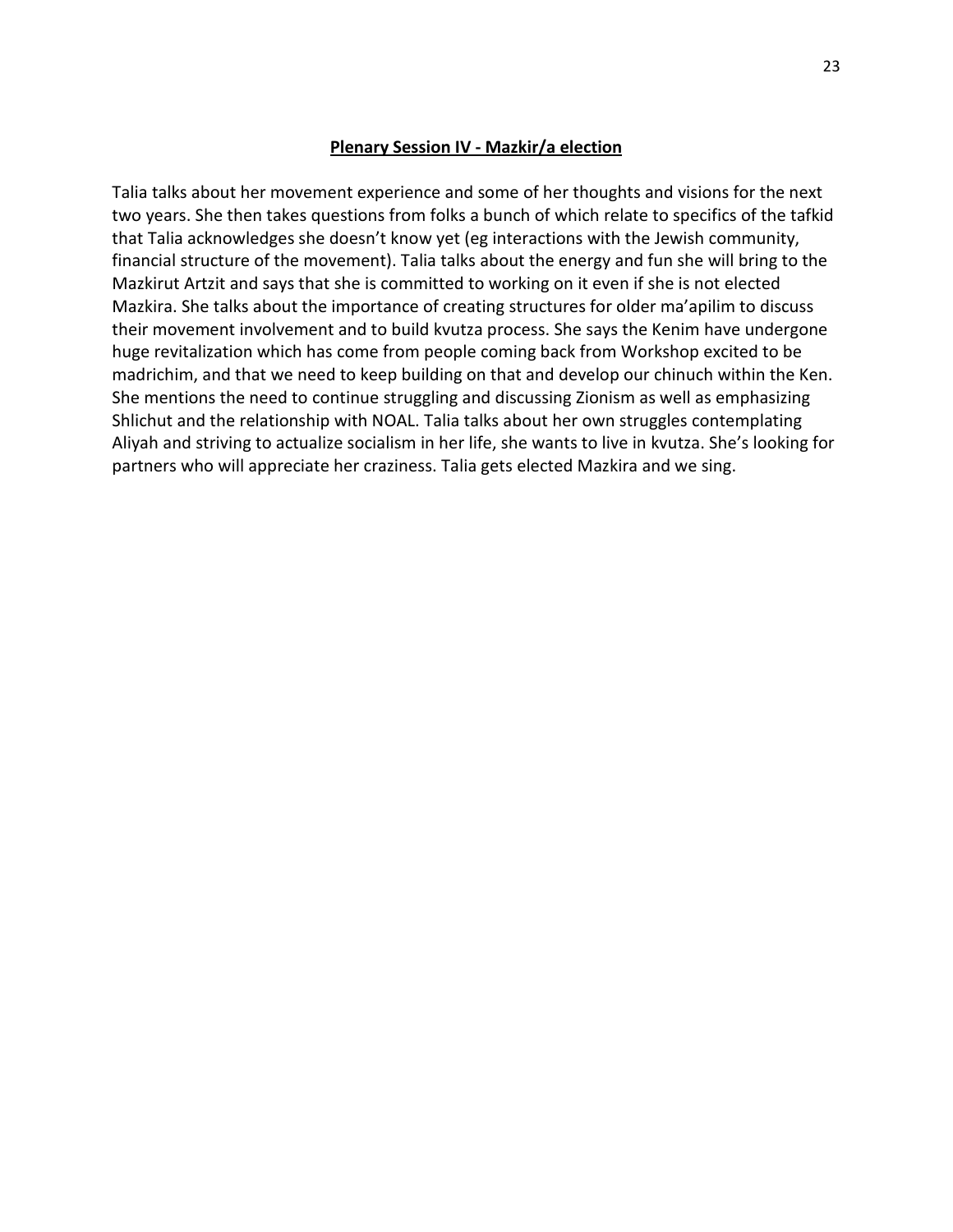# **Plenary Session V – Machanot, Kenim, Tochniyot, Seminars**

# <span id="page-23-1"></span><span id="page-23-0"></span>**Proposal V-1: Still Spiraling – Like a Dog Chasing Its Tail (Part 2)**

The Mazkirut Artzit

Whereas we have already discussed the importance of developing and raising shared educational standards across the movement,

Whereas hopefully we have already passed [Still Spiraling \(Part1\),](#page-33-1)

Whereas educating about Progressive Zionism, Socialism, and Cultural Judaism is extremely challenging.

Whereas our current system of having every tzevet katan at every machaneh write every peula shichva from scratch is not very efficient,

Therefore, let it be resolved that the Merakazei Chinuch implement a sort-of "Core Curriculum" for at least one shichva this summer. *Using the Tochnit Merkazit,* the Merkazei Chinuch *together with the Shlichim* will write/choose a set of two peulot (one for each session) based on what is best-suited for that shichva to engage with the themes of (1) Socialism/Social Justice, (2) Zionism/Israel, or (3) Cultural Judaism (or just Judaism if we change the name) *Judaism*. The Merakez/et Chinuch of each Machaneh will run this peula for the tzevet during the time they would otherwise need to plan that day's peula.

Whereas Bogrim are the eldest chanichim in the movement and should therefore have an understanding of movement ideals,

Whereas one of the main motivating factors of the process of developing shared educational standards is to better prepare movement members for the movement-wide programs,

The Veida recommends this trial be run for the Bogrim (Bonim at Miriam) in the summer of 2010, with one of the two peulot focusing on the meaning and importance of MBI within the movement process. This trial run will be evaluated by the Merakazei Chinuch and the Merakez Ma'apilim after the summer. At the very least the trial will be repeated in the summer of 2011. It may also be expanded to reach other kvutzot in the summer of 2011. After an additional evaluation in the fall of 2011, if the Tochnit is found to be successful a proposal will be brought to Veida XVII. Let it be clear that the Veida does not intend for this Tochnit to cover more than at the most three peulot per shichva per summer.

**Notes:** There was some concern about the autonomy of madrichim and the difficulty of running peulot that you didn't write. Others felt this is an important skill and that madrichim would appreciate not having to plan every single peula shichva. Moreover people thought it was a good idea to move toward centralized chinuch, especially leading up to MBI and Workshop.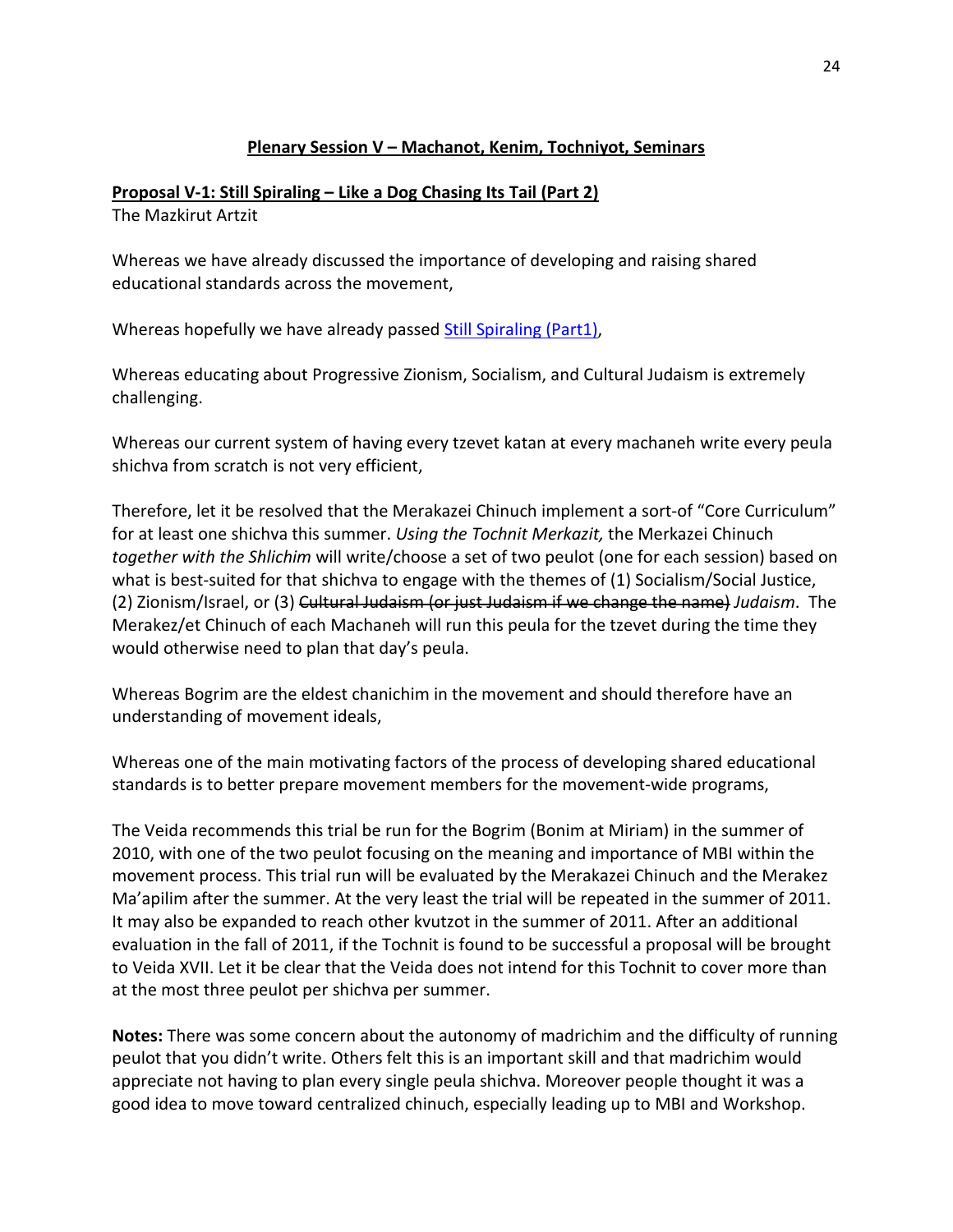Someone also said that seeing a well-prepared fully written peula could be a good educational tool for younger members of tzevet. People want to make sure there will be good feedback after the first implementation of these peulot (this will depend on Merkazei Chinuch, Shlichim, and Bogrim Tzvatim).

# **Proposal Acclaimed!**

# <span id="page-24-0"></span>**Proposal V-2: Colt 45 and Two Zig-Zags, Sicha is What I Need (Part 2)**

Miya Libes and Noey Neumark

-Whereas Habonim Dror encourages active dialogue between its members,

-Whereas dialogue and understanding are a vital part of the kvutza-building and strengthening processes,

-Whereas current HDNA attitudes towards drug and alcohol use on its programs create a culture of secrecy and exclusivity, which stem from the lack of a safe space to openly discuss such issues,

-Whereas it is known that multiple MBI, Madatz, and Workshop programs have been negatively affected by drug and alcohol use, in which the actions of groups or individuals have been detrimental to kvutza processes,

-Whereas HDNA programs can offer a safe space for these issues to be discussed within kvutza despite the fact that HDNA cannot endorse drug/alcohol use,

-Whereas we are, by definition, a youth movement, and we strive to empower youth,

-Therefore, let it be resolved that a dialogue about drug and alcohol use becomes a fundamental *an* (**Itamar Landau**) element of the tochniot of MBI, Madatz, Workshop and other programs in which kvutza-building is emphasized.

-Let it also be resolved that this new tochnit would aim to encourage a dialogue about the effects that drug and alcohol use can have on a kvutza, as well as aiming to educate about the importance of initiating an open dialogue. It would open a continuous dialogue throughout the course of the program with the hope to avoid the exclusivity within a kvutza that can grow from a lack of communication.

-Let it be further resolved that this tochnit would begin at the start of said programs or as soon as appropriate, and would continue at the discretion of both the madrichim and the kvutza.

-Let it be additionally resolved that this tochnit would include methods to use if and when an individual or group is caught using drugs/alcohol.

-Let it be resolved that a va'ad, which we will help establish, creates a sample tochnit for each program that can be readily adapted to fit a specific kvutza's needs.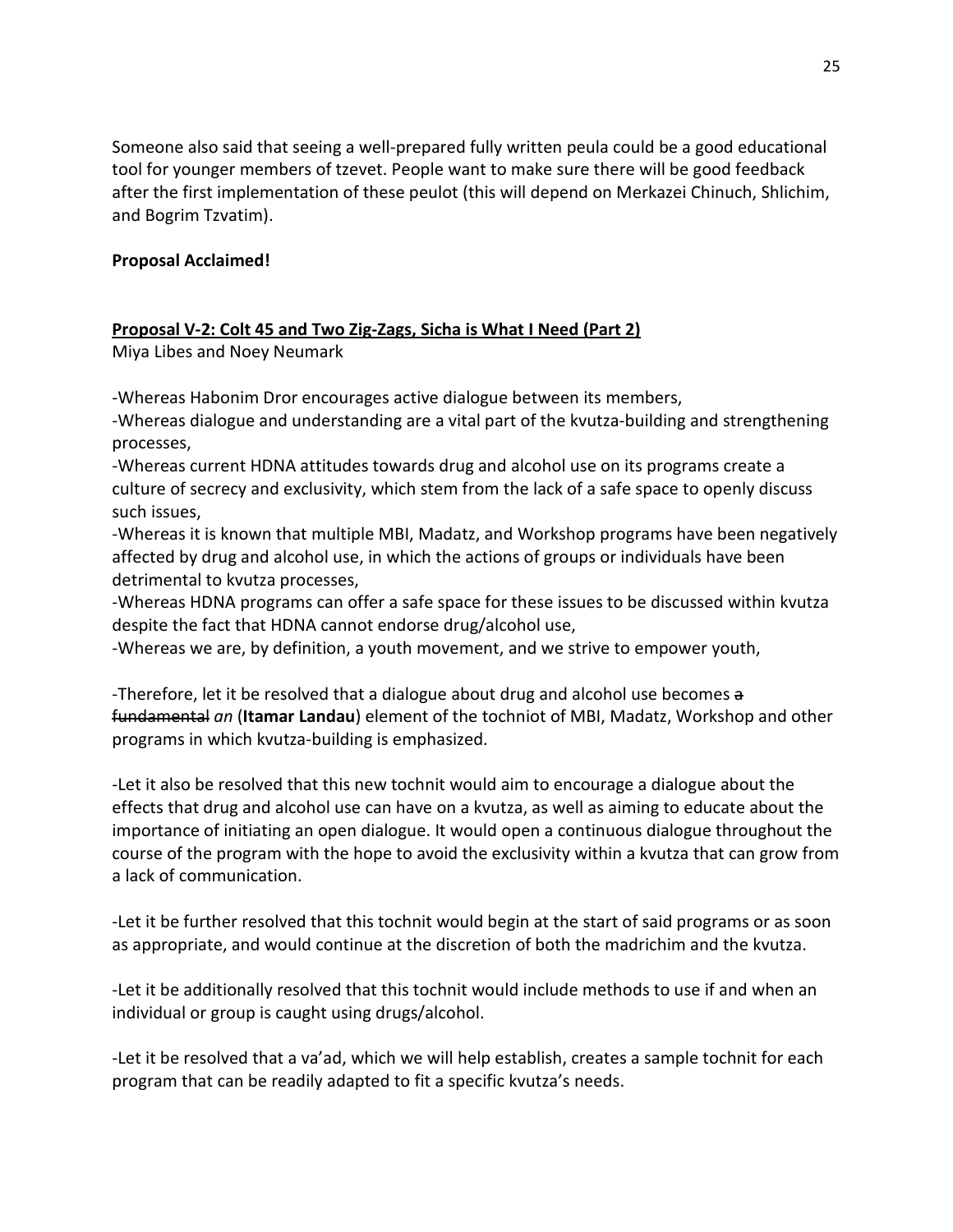-Let it also be resolved that the Vaad will come up with a few peulot for the Bogrim shichvah that can be used at Machaneh or in the Ken at the discretion of the Madrichim of the shichvah.

# Seconded by Kali Silverman

**Notes:** There were general positive feelings about addressing drugs and alcohol educationally and not just punitively. Some folks thought this would be important to bring to tzevet as well. Some folks thought it would be important to bring such a tochnit to younger chanichim as well, an amendment was made but it was unfriendly, controversial, and ultimately dropped. It was clarified that this tochnit is not *only* about how drugs and alcohol can affect kvutza; part of how they affect kvutza is how they affect individuals so they can't be separated.

# **Proposal Passes**

Be'ad: 107 Neged: 4 Nimna: 14

Three separate proposals were written about the importance of Ivrit. These were withdrawn because proposers felt the movement has repeatedly made this clear in principle and now it's just a matter of folks stepping up to make it happen. Talk to Bria or Itamar and join the va'ad!

# <span id="page-25-0"></span>**Proposal V-3: That's a nice house, I think I'll bayit**

Paul Silverman, Rachel Gordon, Ben Marsh, and Zoey Green

Whereas, at Veida XV, Proposal I-5 defined the term *kvutsah*, but not *bayit*.

Whereas, defining a clear *bayit* framework can support and motivate those who are attempting to live in *batim* nationwide.

Whereas, *batim* dramatically improve the operation/establishment of kenim.

Whereas, Habonim Dror members should make demands of themselves and each other to actualize most effectively.

Therefore, let it be resolved that a *bayit* is:

• A physical structure that houses 3 or more Habonim Dror movement members.

For a structure to be considered a *bayit* its members must have an active commitment to:

- Taking on a central role in the leadership of the ma'apilim and/or chanichim ken.
- Communicating with other *batim*, as a means to create a support structure for *batim* nationwide.
- *Intentionally living in a movement inspired framework that encompasses collective education and collective hadracha*.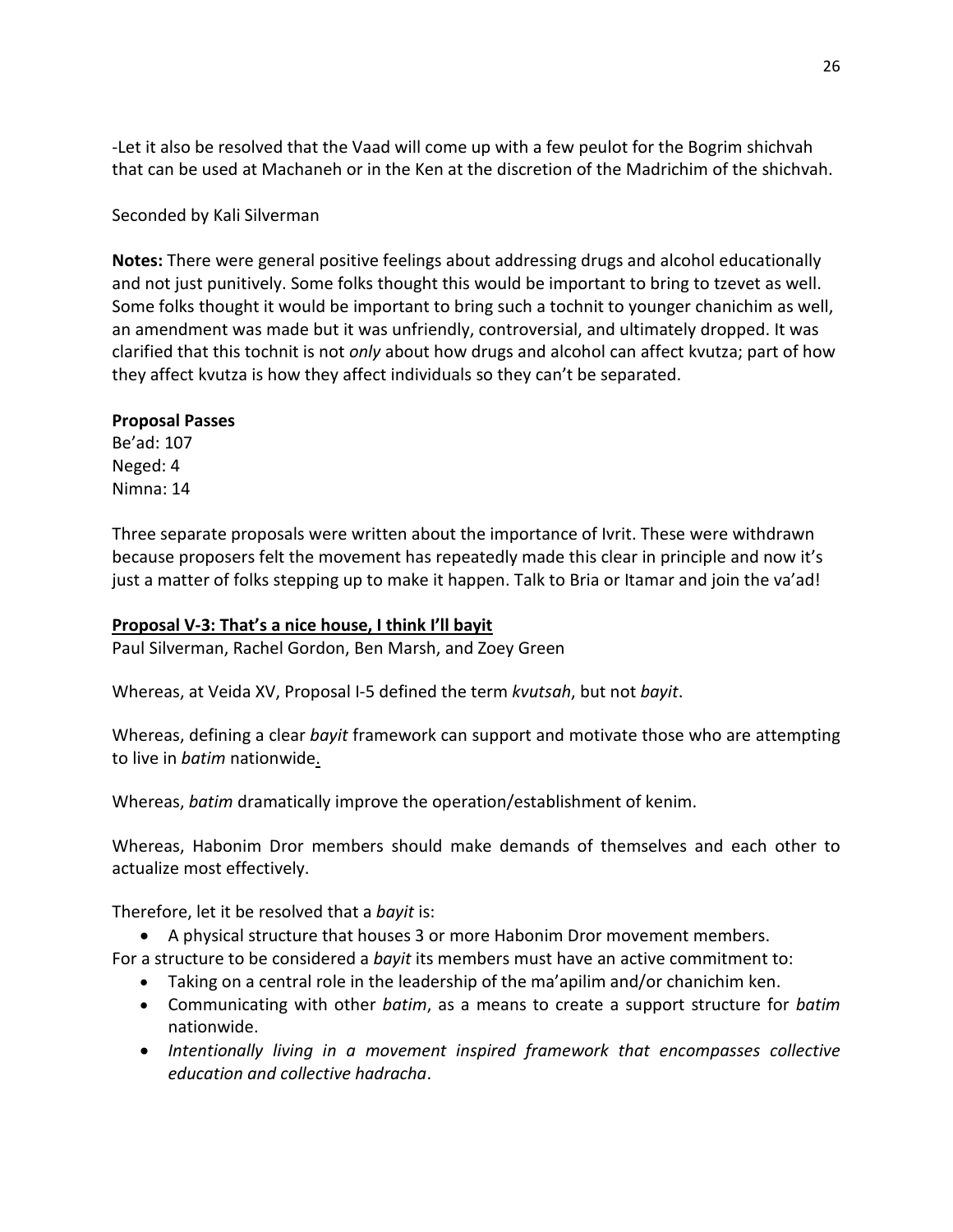Additionally, the Merakez/et Ma'apilim should be responsible for assisting this communication, and aiding the *batim* in their ken processes.

**Notes:** The primary concern with this proposal was that it was not setting a high bar for people to aim at, but rather just defining a minimum and that didn't strike people as particularly useful. The proposers stressed that the network of folks living in Batim would be able to support one another through things like a listserve but it was not entirely clear why this would be useful separate from Rashei Eizor listserves, shichva listserves, etc. A lot of talk focused on the Kvutza definition from Veida XV as some people felt the definition of Kvutza was a positive example of laying out what movement members should be striving toward and that it made this Bayit definition superfluous and weak.

### **Proposal Fails**

Be'ad: 19 Neged: 46 Nimna: 28

### <span id="page-26-0"></span>**Proposal V-4: Safe and Sound**

The Mazkirut Artzit

Whereas Poposal V-6, Veida XV – 2007, resolved that "The Mazkirut Artzit will create a movement wide handbook of basic Health and Safety Guidelines that will be expected to be followed by the tzvatim and enforced by the Mazkiruyot of each Machaneh. These guidelines will be informed by a thorough perusal of existing health and safety manuals from each machaneh and in consultation with professional staff and movement members from each machaneh. This will not be a specific policy manual micro-managing the running of machaneh but rather a set of essential Health and Safety guidelines and expectations which can then be implemented in a way conducive to each machaneh's culture, traditions and policies."

This proposal was acclaimed. It was implemented through the work of the HDNA Va'ad Supervision which was formed during Winter Seminar 2008 and included representation from every Machaneh. The Va'ad created a set of guidelines covering policy areas that each Machaneh needs to cover. The Va'ad, however, believed that the most important aspect of Health and Safety at Machaneh was not policy but the motivation and attitude of the tzevet. The Va'ad strove to reject an authoritarian, fear-based view of supervision and instead create an understanding of our responsibility to supervise chanichim that is related to our movement values. The Va'ad made a formal recommendation that the concept of supervision in relationship to movement values be introduced to Tzevet at Chalutz and to Madatznikim as part of their Hadracha training at every Machaneh.

Therefore, let it be resolved that Veida XVI officially accept the Supervision Document created by Va'ad Supervision, recommending that it be updated as seen fit by the Mazkirut Artzit and Mazkiruyot of Machaneh through the forums of Moetzet Chinuch and Moetzet Machanot.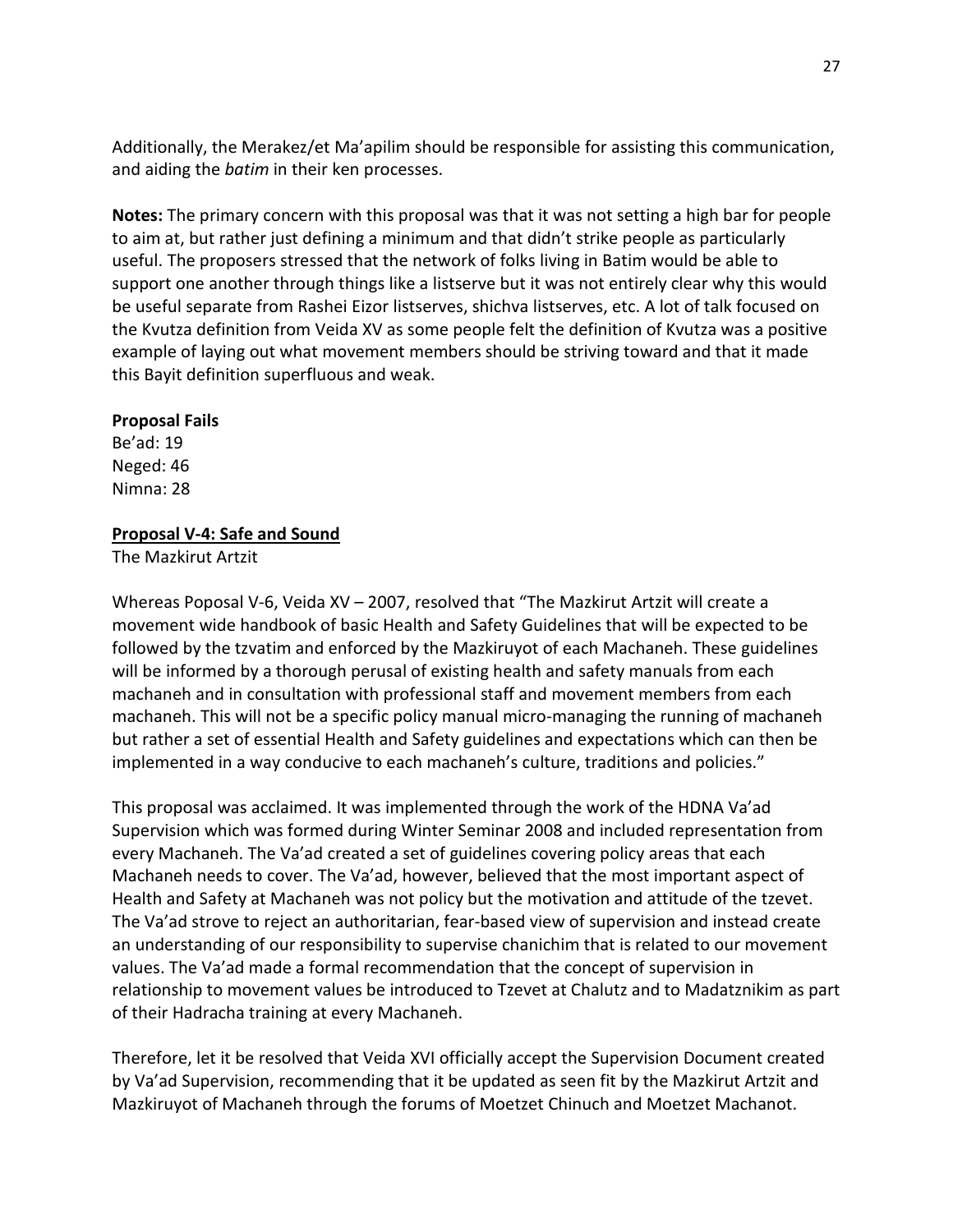Furthermore, as per the recommendations of Va'ad Supervision, let it be resolved that a peula be run at every Chalutz and for Madatzim that discusses the values behind supervision and makes clear each Machaneh's Supervision, Health and Safety policies.

### Seconded by Yonah Meiselman

**Notes:** The only question was how is this implemented and the answer is that it will be the responsibility of Madatz Madrichim to include a peula in their tochnit and the responsibility of the Machaneh Mazkirut to include a peula during chalutz and to make sure the tzevet is familiar with Supervision, Health and Safety policies.

### **Proposal Acclaimed!**

# <span id="page-27-0"></span>**Proposal V-5: And the Seasons They Go Round and Round, and the Kenim Should Have Direction**

Eve Lifson and Jenna Zeigen

Whereas at Veida 2005, "Proposal IV-Four: Spiralizing into the Center" was passed, calling for a tochnit merkazit and a va'ad to create it.

Whereas Habonim Dror is a youth movement that strives to involve chanichim in a meaningful, educational process all year round

Whereas there is a lack of direction and overarching goals in the tochnit of the kenim

Whereas the existing Tochnit Merkazit does not specifically address the needs of a ken tochnit

Let it be resolved that a spiralized tochnit be created for implementation in the ken.

The tochnit will be created by a va'ad headed by the Merakez/et Ma'apilim. Each subsequent Merakez/et will convene a va'ad to re-evaluate the tochnit at a minimum of every two years. This va'ad should include, but is not limited to ma'apilim that are active in their respective eizorim and kenim.

The goals for the ken tochnit will be based upon the "General Chinuch Themes and Goals" specified in the Spiralized Tochnit Guidelines which are currently implemented at machaneh.

The tochnit will include goals for each month of the year for both younger and older chanichim based on Chagim when appropriate. Ideas for peulot and resources should be included at the discretion of the va'ad.

The tochnit is intended to serve as a guideline for the kenim and should be implemented and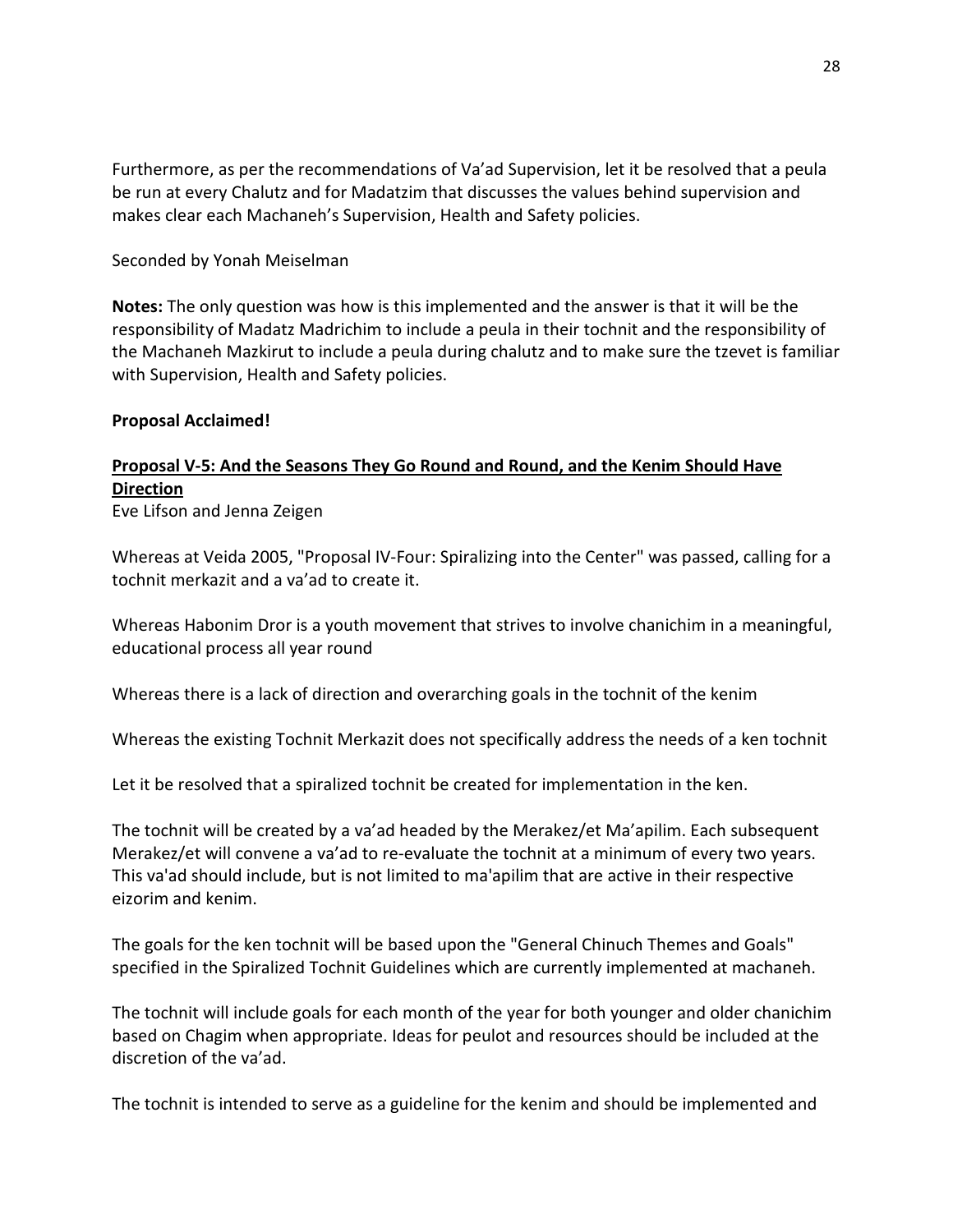adapted by each ken to meet its unique needs. We recognize that the kenim have different needs and appreciate the ability of ken madrichim to create peulot and tochniot that reflect these needs.

The tochnit will be presented to the attendees at each Fall Mercaz.

Seconded by Itamar Landau

**Notes:** There was some doubt as to how well this kind of tochnit would be used and if it was the best way to address the problems of the Kenim. Many people felt it would be positive to offer Kenim more guidance and direction, and that this can be done in a way that is relevant to Kenim of all different sizes and structures.

# **Proposal Passes**

Be'ad: 59 Neged: 11 Nimna: 23

# <span id="page-28-0"></span>**Proposal V-6: "Elizabeth Disco-Stick and the Silly Willies"**

Chaverim Xander "Sneaky Apples" Fraum and Hannah "Lady Fabulous" Maté

Whereas Veida is a serious and important part of HDNA life, with a complicated rule system that is hard to understand,

Whereas Veida can be taxing, and humo(u)r can lighten up an atmosphere and enable people to last longer throughout the day and into the wee hours of the night,

Whereas in HDNA we value kef as chinuch and chinuch as kef,

Whereas an educational "practice round" would help those who make Veida feel less intimidating for those who are unfamiliar with Veida procedures.

Let it be resolved that a peulah that a new plenary session be added to the existing plenary sessions for the creation of silly and absurd proposals. This session, known henceforth as "Zman Goofy", will last no more than an hour and a half and take place *during a peulah in every winter seminar in which there is a Veida.* after the opening ceremony and quorum has been set. In order to effectively teach Veida prodecures, this plenary session will follow the same procedural rules and regulations as would a regular plenary session. At the end of Zman Goofy, each proposal that was passed in this session will be voted on as to whether or not it will be implemented for the rest of the current Veida proceeding. The Yoshev Rosh will also wear a silly hat.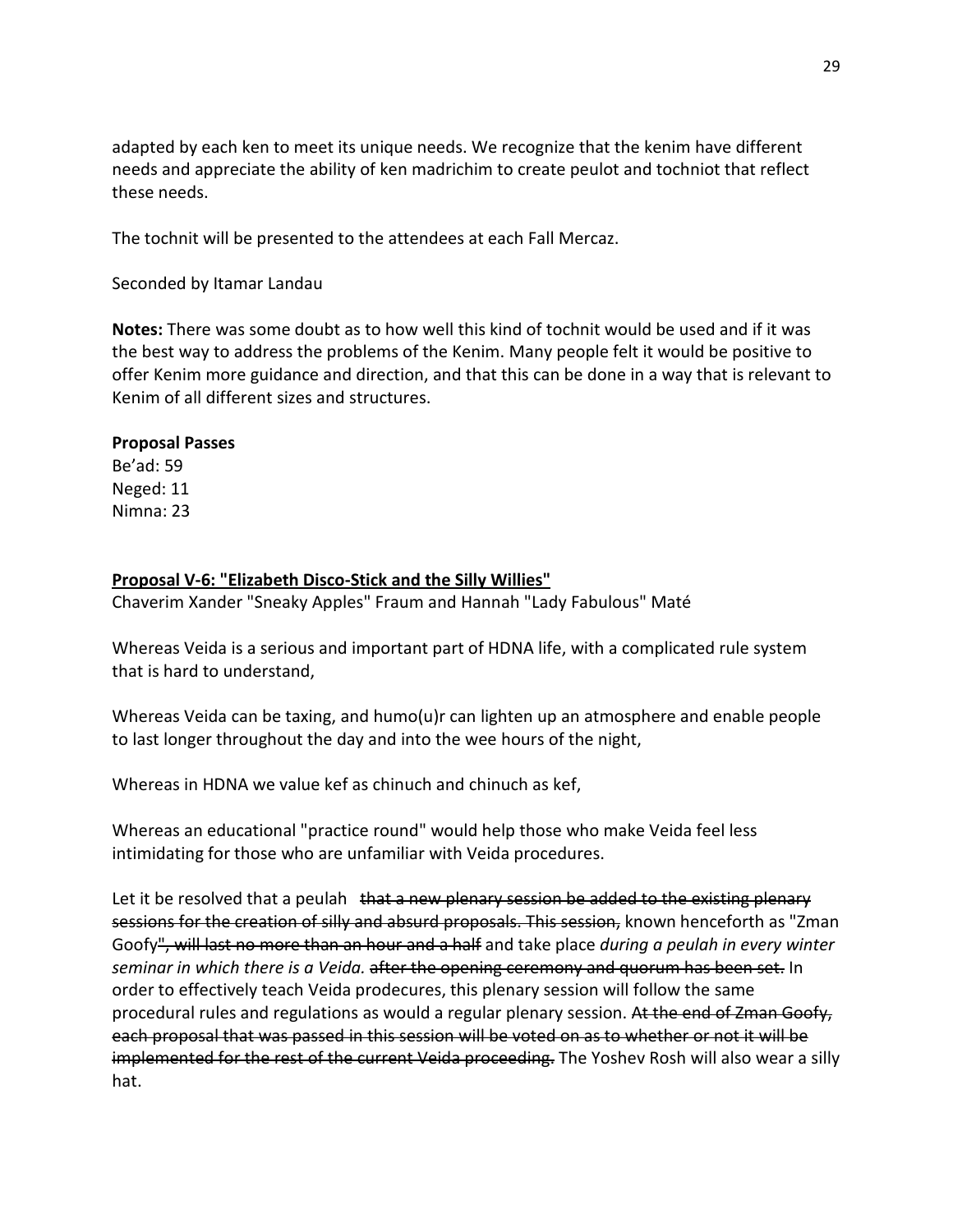In addition, let it be resolved that today is all of the Birthdays of the Yoshevei Rosh and we should celebrate accordingly. Festivites are in order. Furthermore, for the rest of the veida let it be resolved that Shawn Guttman will hereby be referred to by his birth name, Elizabeth Disco-Stick.

### Seconded: Jenna Greenbloom

Questions of Clarification: How will one determine what is goofy and should be in the session?

**Notes:** People had a ton of fun discussing this proposal, especially learning that Shawn's real last name is pronounced "Dis*ko*stik" emphasis on the "ko." People also thought that we should leave it up to the tzevet of Winter Seminar and Veida to plan something fun and not tell them what to do.

### **Proposal Fails**

Be'ad: 25 Neged: 41 Nimna: 29

### <span id="page-29-0"></span>**Proposal V-7: Devil Wears Habo starring Anne Hathaway**

Jake Libman and Gabe Katzman

Whereas the names of the shchavot are significantly different at each Machaneh.

Whereas Southern hemisphere Habonim Dror countries have common names for the shchavot.

Whereas we strive to create common experience, common tradition, and community.

### Let it be resolved that every Machaneh will use the same set of names for their shchavot:

*Whereas we value the philosophical principle of being a united movement more than we value the surface principle of shichva names.*

*Whereas we are a progressive movement that believes in creating new traditions.*

*Therefore, let it be resolved that every machaneh will use the same name for their oldest shichva.*

*Inspired by our pillar, "Hagshama," let the shichva entering 10th grade be called "Magshimim" (roughly translated as "actualizers").*

*Before entering* finishing grade 10, they shall be Bogrim.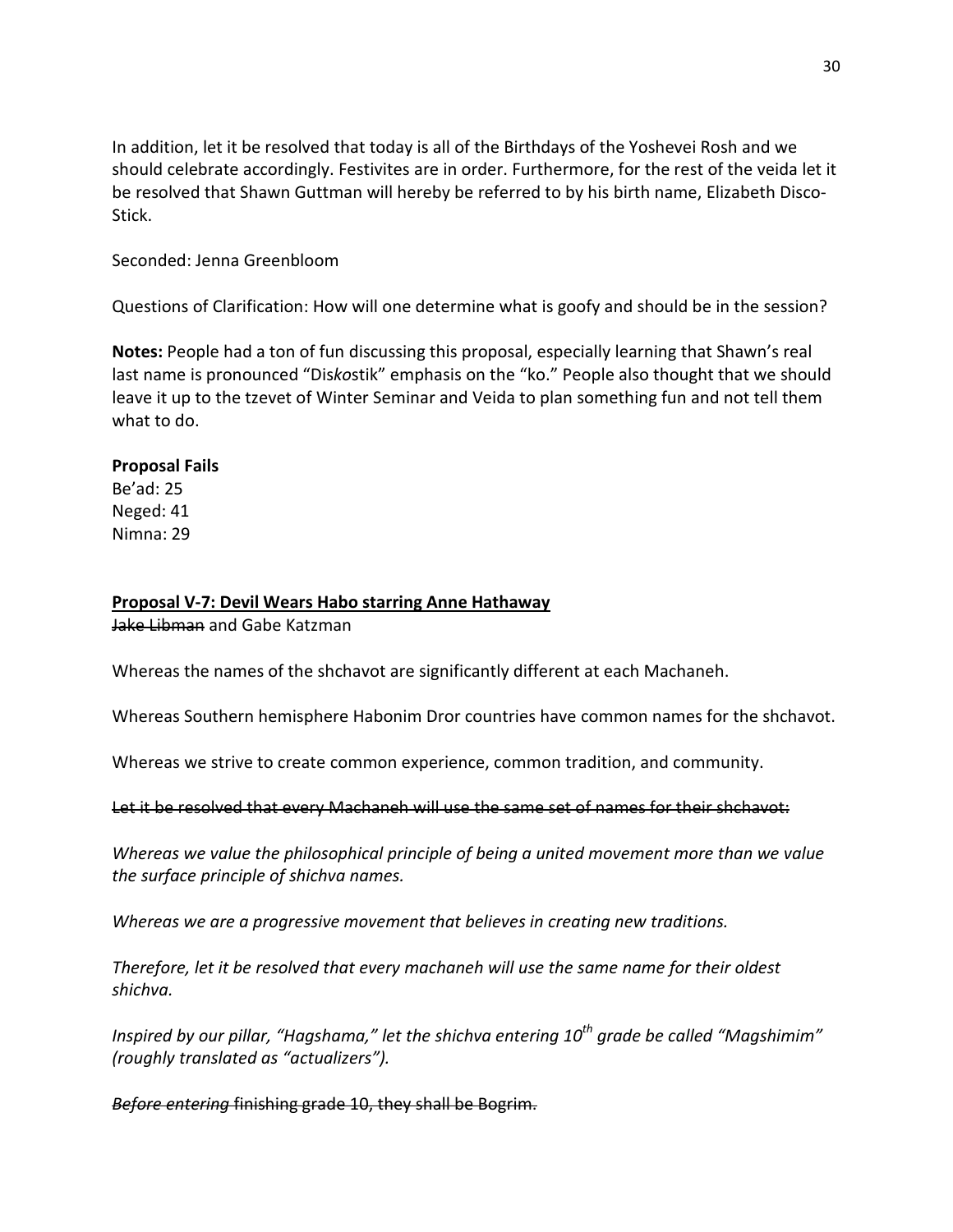*Before entering* finishing grade 9, they shall be Bonim. *Before entering* finishing grade 8, they shall be Solelim. *Before entering* finishing grade 7, they shall be Chotrim. *Before entering* finishing grade 6, they shall be Chalutzim. *Before entering* finishing grade 5, they shall be Tzofim. *Before entering* finishing grade 4, they shall be Amelim. *Before entering* finishing grade 3, they shall be Ofarim.

*Let it be resolved that all Machanot maintain shchavot called amelim, chotrim and bonim. Let it finally be resolved that this will come into effect in the summer of 2011.*

### Seconded: Yonah Meiselman

**Notes:** The proposal was well researched as the proposers first made a spreadsheet of all the shichva names at all the Machanot and translated them. There were strong feelings about this proposal. Some people liked the move to unity. Some people felt strongly that shichva names are an important part of their machaneh's tradition. Some people felt that different shichva names create confusion and discord. Other's felt that they give us something to talk about.

Eventually the proposal was amended to make less drastic changes and only unite the shichva name for the oldest shichva. In practice this meant only Miriam would have to change their shichva name from Bonim to Bogrim. Miriamniks were angry and accused the proposers of pushing the tyranny of the majority. Jake Libman pulled his name from the proposal.

To salvage the spirit of the proposal, it was amended to have the whole movement change the name of its oldest shichva to "Magshimim," or "those who actualize" (from the word Hagshama). Some people thought it would've been a cool symbol of movement unity and were disappointed that people in the movement seem to be really strongly attached to their traditions even though we claim to be progressive, and even radical and revolutionary. Others still felt really attached to the shichva name, Bogrim. Still others thought, honestly, it's not that big a deal.

### **Proposal Fails**

Be'ad: 42 Neged: 45 Nimna: 27

# <span id="page-30-0"></span>**Proposal V-8: Knit One Purl Two, Actualization, Good For You!**

Jenna Greenbloom and Gili Caspi

Whereas social justice is a pillar of Habonim Dror;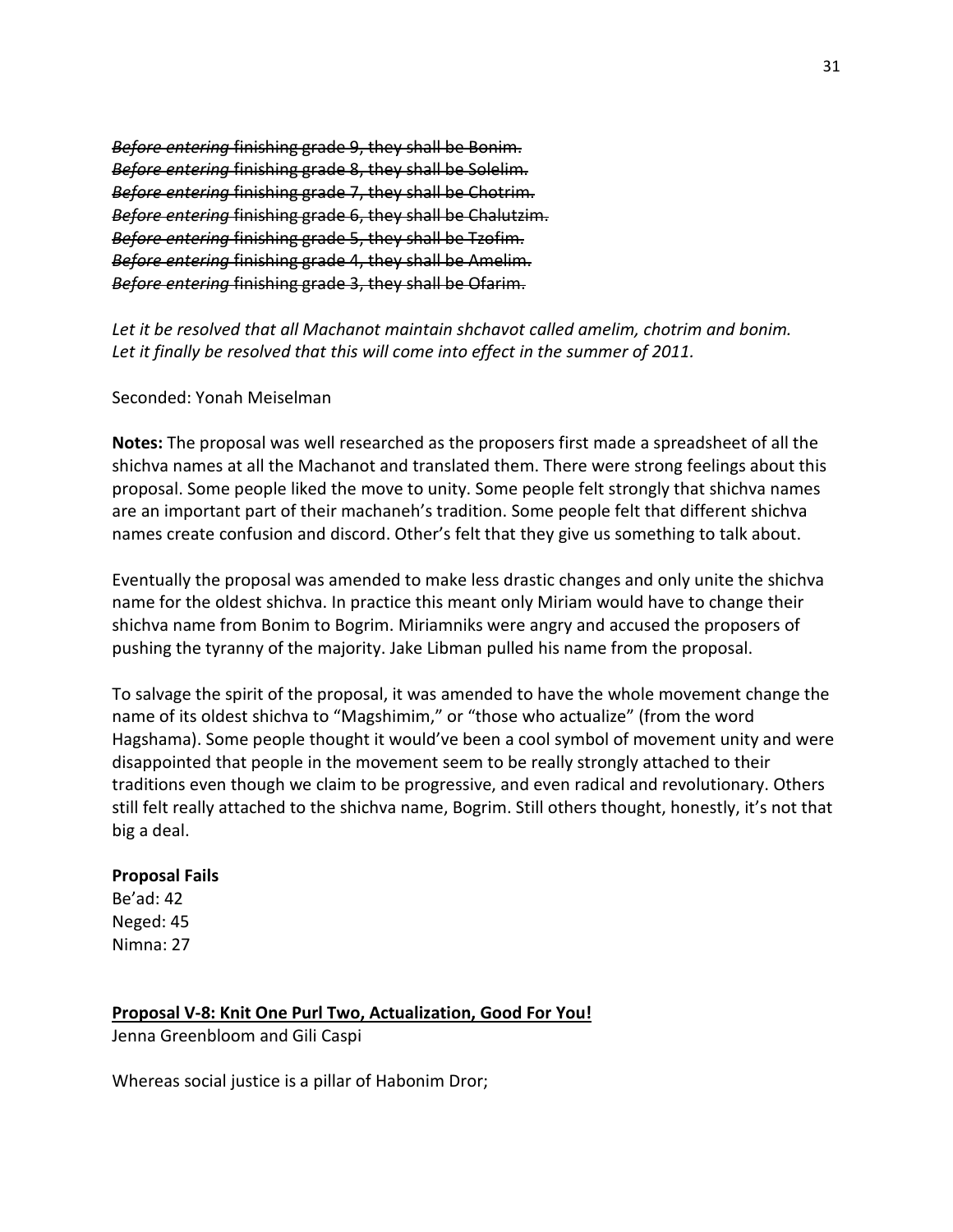Whereas many people spend a large portion of Veida/*Winter Seminar* knitting/ crocheting;

Whereas winter is cold;

Whereas Veida/*Winter Seminar* is in the winter;

Let it be resolved that throughout Veida and *Winter Seminar* people engaged in said activity are encouraged to knit hats and/or scarves etc., which will be collectively donated at the end of Veida/*Winter Seminar* to an organization which provides these items to those in need. At the end of Veida/*Winter Seminar*, all knitted objects which have been donated by their creators will *be collected by a vaad who will decide what organization to donate to. Items can be given to the Mazkirut Artzit who will send items to the chosen organization. (Shani Bob)*

Seconded: Leah Silverberg

**Notes:** It was clarified that this should happen every year and that people would not be forced to give up their knitted creations.

# **Proposal Acclaimed!**

# <span id="page-31-0"></span>**Proposal V-9: The GilBOA Constrictor** *or* **The GilBOA Constructor**

Sara Geliebter, Elon Rov and Adina Cooper

Whereas Machaneh Gilboa does not own a campsite,

Whereas a rental site limits the ability to educate in the context of the mitbach, gan, and avodah,

Whereas these limitations negatively affect the summer tochnit,

Whereas Gilboa's summer is only 5 weeks instead of the ideal 7-8 weeks,

Whereas HDNA is composed of different machanot but is in actuality one movement with one set of goals,

Whereas it is our responsibility as HDNA to provide for, support, and contribute to each other's success,

Whereas the size of the current rental site limits the number of chanichim Machaneh Gilboa can accept,

Whereas several sites have come and gone through Gilboa's fingers due to the lack of ability to pay a down payment,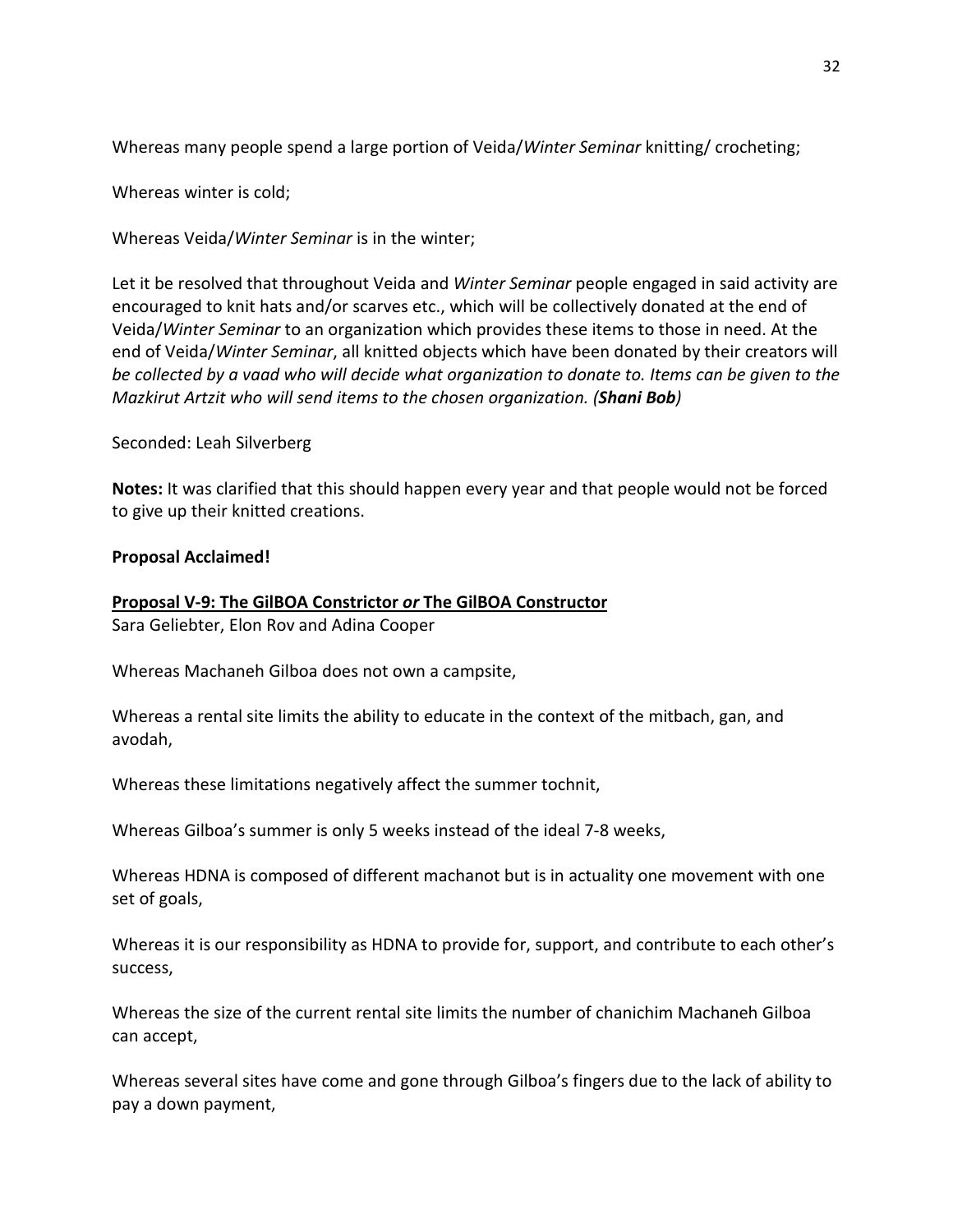Let it be resolved, that, in addition to a fundraising campaign headed by the Gilboa Camp Committee:

1) HDNA call upon the HDCA to create a *permanent* collective fund, generated by collecting a *percentage* of the capital campaigns and fundraising of *each machaneh, subject to their own financial situations (Eliot Shriner-Cahn),* all the machanot together, *to be determined by the va'ad outlined in the following paragraphs*, that will support the needs of all 7 HDNA machanot, and that the Gilboa site fund be made a priority on the list of these needs.

The fund will be managed by a va'ad made up of ma'apilim, members of camp committees, the gizbar/it, members of the HDF, members of the HDCA

This veida will suggest to the va'ad that the Gilboa site be a priority but it is up to the va'ad to make the final decisions.

2) fundraising and finding new sources of income for the Gilboa site fund be made a priority of the Mazkirut Artzit and the HDF, with respect to time and resources,

3) Based on the financial stability of HDNA and the Mazkirut Artzit, a symbolic percentage, with a minimum of .5%, of the current yearly mas be allocated to the *collective (Itamar Landau)* Gilboa site fund,

*4) Madrichim at every machaneh will be encouraged to give a portion of any size of their pay check and the Tzevet Kupah to Gilboa's site fund when it is economically feasible for them to do so. (Matan Na'amani)*

# Seconded: Noam Neumark

**Notes:** It was generally agreed that getting Gilboa a campsite should be a priority of the movement, but there were serious doubts about the feasibility of this proposal. It is not at all clear that the Machanot would agree to creating a collective fund, and we can't force them. A few people suggested that even if we did have this fund, Na'aleh might be the first priority. It was argued that even though this may not work, this is the most realistic way to try. It was noted that even if this comes together the Gilboa Camp Committee will still have to lead the way in fundraising. The last site Gilboa looked at was for \$2.9 million with a \$700,000 downpayment. It was stressed that movement members will have to take responsibility for this proposal by paying Mas and encouraging others to do so, but even more by being active in the Boards and Camp Committees and telling them why it's so important that we come together as a movement and support one another. The earliest this would come to the HDCA would be late Fall 2010, and movement members should come and make their voices heard.

# **Proposal Acclaimed!!**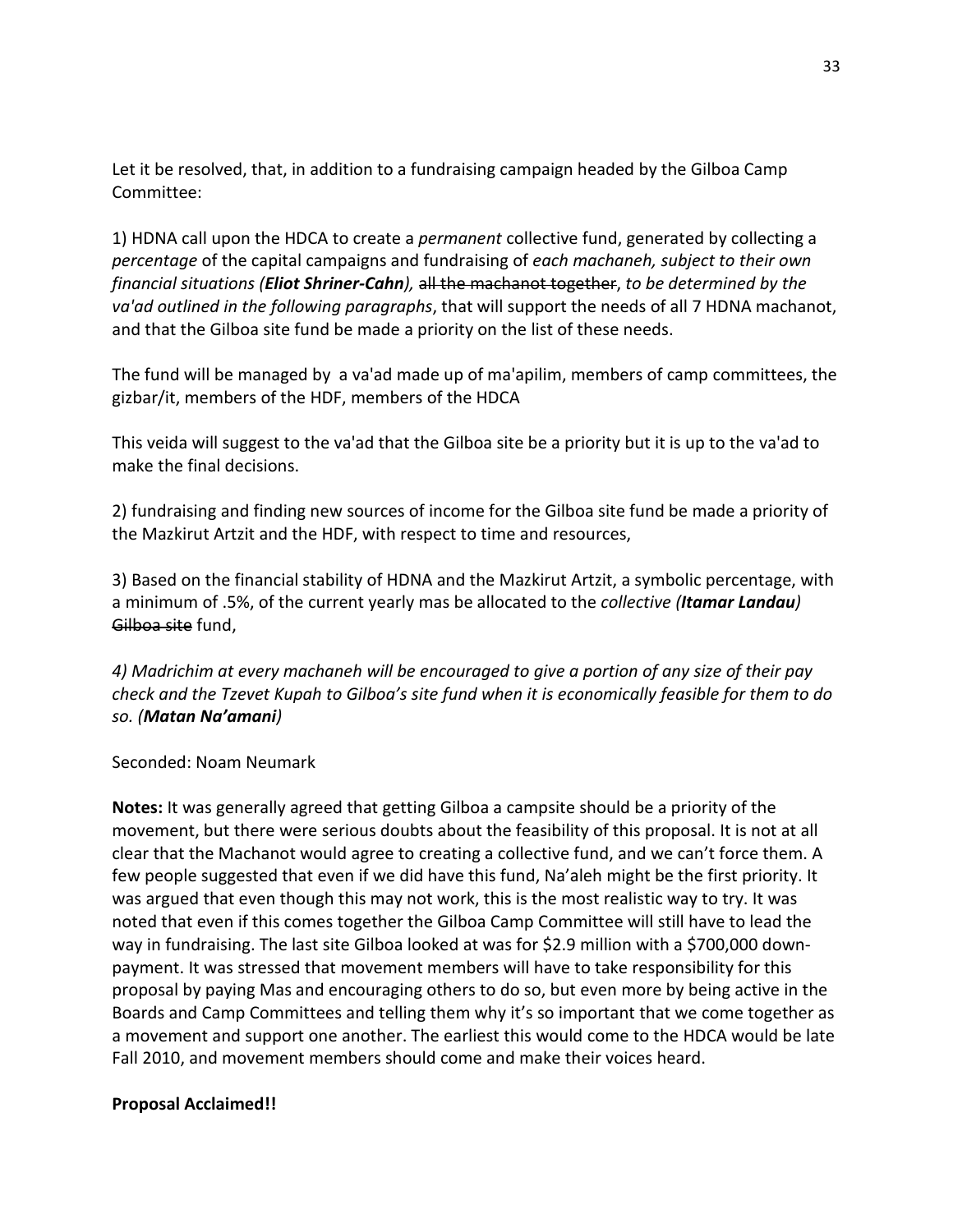# <span id="page-33-0"></span>**Proposal V-10: Raban Gamliel Says...**

Noah Blumenthal (presented by Leora Kanter as proposer was sick)

Whereas the Chultzat T'nua has had many meanings since its inauguration as a symbol of Habonim Dror,

Whereas the Semel has undergone physical changes that have altered its meaning as well,

Whereas the meaning of the Chultzat T'nua, the Semel, and other symbols of Habonim Dror will probably continue to change,

Whereas these symbols show up at most Habonim Dror events,

Whereas in Habonim Dror we question the things we do, use, and wear so that we don't have meaningless traditions

Whereas we had a very passionate discussion of the definition of the Chultzah at this Veida without educational resources and did not necessarily come to a very comprehensive conclusion about what the Chultzah means to us

Let it be resolved that discussion of the Chultzah, the Semel, and other symbols of Habonim Dror becomes a part of chinuch every summer at machanot, every year in the kenim, at as many seminars as possible, and at any other appropriate Habonim Dror events.

Furthermore, let it be resolved that we will, based on these discussions, which include the whole movement, come together in the next two years and strive to define what the Chultzah means to us

# Seconded: Nikita Egar

**Notes:** Following the chultza discussion earlier many people felt that it was important to increase education and discussion about the symbols of the movement. People viewed this as a call to madrichim to make sure this happens. Some folks thought educating about our symbols is good but doesn't need to be a priority. Furthermore, some thought it was misguided to really try to define our symbols.

### **Proposal Passes**

Be'ad: 70 Neged: 2 Nimna: 21

<span id="page-33-1"></span>**Proposal V-11: Still Spiraling – Like a Dog Chasing Its Tail (Part 1)**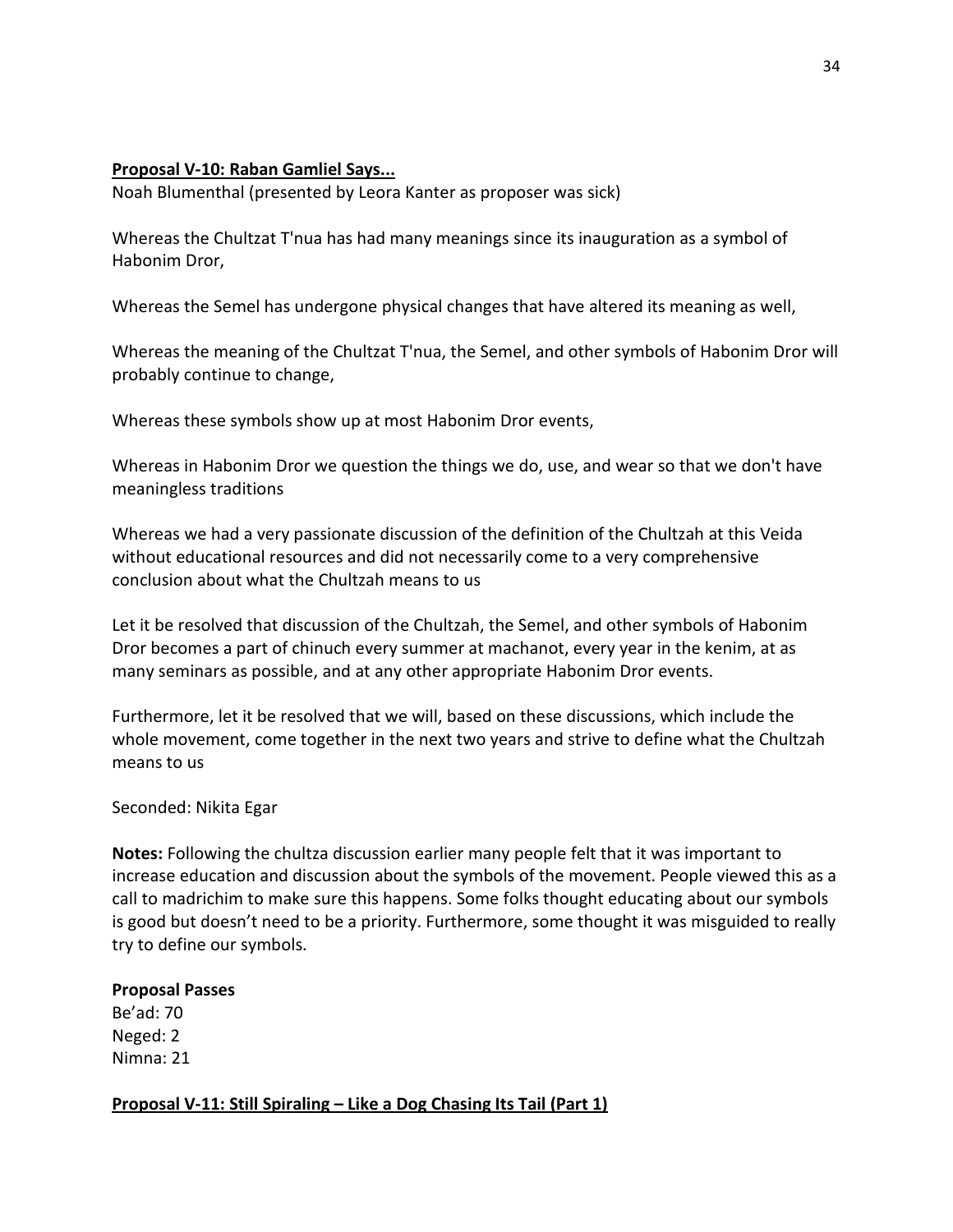# The Mazkirut Artzit

Whereas Proposal IV –Four, Spiraling into the Center (Veida XIV, 2005), resolved that "a system of movement-wide chinuch be established…based on a set of movement guidelines and basic educational themes across major age groups that progress in depth and breadth as the chanich/a progresses through the movement."

This proposal was acclaimed in 2005 and implemented in the form of the Tochnit Merkazit which has been distributed to the Machanot both of the last two summers.

Although this is positive progress, it has not yet succeeded in shaping Machaneh chinuch to build from year to year with shared goals across the movement. Nor has it yet succeeded in creating a common knowledge base for incoming chanichim of MBI or Workshop.

Therefore, let it be resolved that the Tochnit Merkazit's set of guidelines Lefi Shichva be expanded to include the Madatz shichva. This work began at Moetzet Machanot 2009. The Mazkirut Artzit will organize a va'ad to complete this work and provide educational guidelines for Madatz Madrichim. Past and future Madatz Madrichim will be encouraged to participate and Shlichim/Merkazei Chinuch will be expected to step in if necessary. *Nachshonim who have completed Madatz will also be allowed to participate.*

# Let it be resolved that the previously created role of Madatz in the movement be included in the *Tochnit Merkazi. (Jessie Schafer)*

Additionally, let it be resolved that the Tochnit Merkazit itself be introduced to Madatznikim as a part of the peula planning process that they learn at every Machaneh. The Mazkirut Artzit will be responsible for bringing this to the attention of Madatz Madrichim at Moetzet Machanot, and Rashim/Merkazei Chinuch will be responsible to ensure there is follow through at Machaneh.

Furthermore, let it be resolved that the Merakez Ma'apilim chair a va'ad of Ma'apilim in order to supplement the Tochnit Merkazit guidelines with resources and recommended peulot for each educational theme (as recommended in Proposal IV-Four, Veida XIV). This va'ad will include representation from every Machaneh. If no volunteer is found then either the Shaliach/a or Merakez/et Chinuch will be expected to join.

# Seconded: Eliot Shriner-Cahn

**Notes:** This is something that we can do without the veida, but it's important for the veida to accept this and take responsibility over it. People wanted post-madatznikim to be part of the va'ad. This amendment was accepted by the proposers with some hesitation because postmadatz don't have the same experience and perspective as say, recent or soon-to-be Madatz Madrichim. Some people thought this was all superfluous, but generally people thought that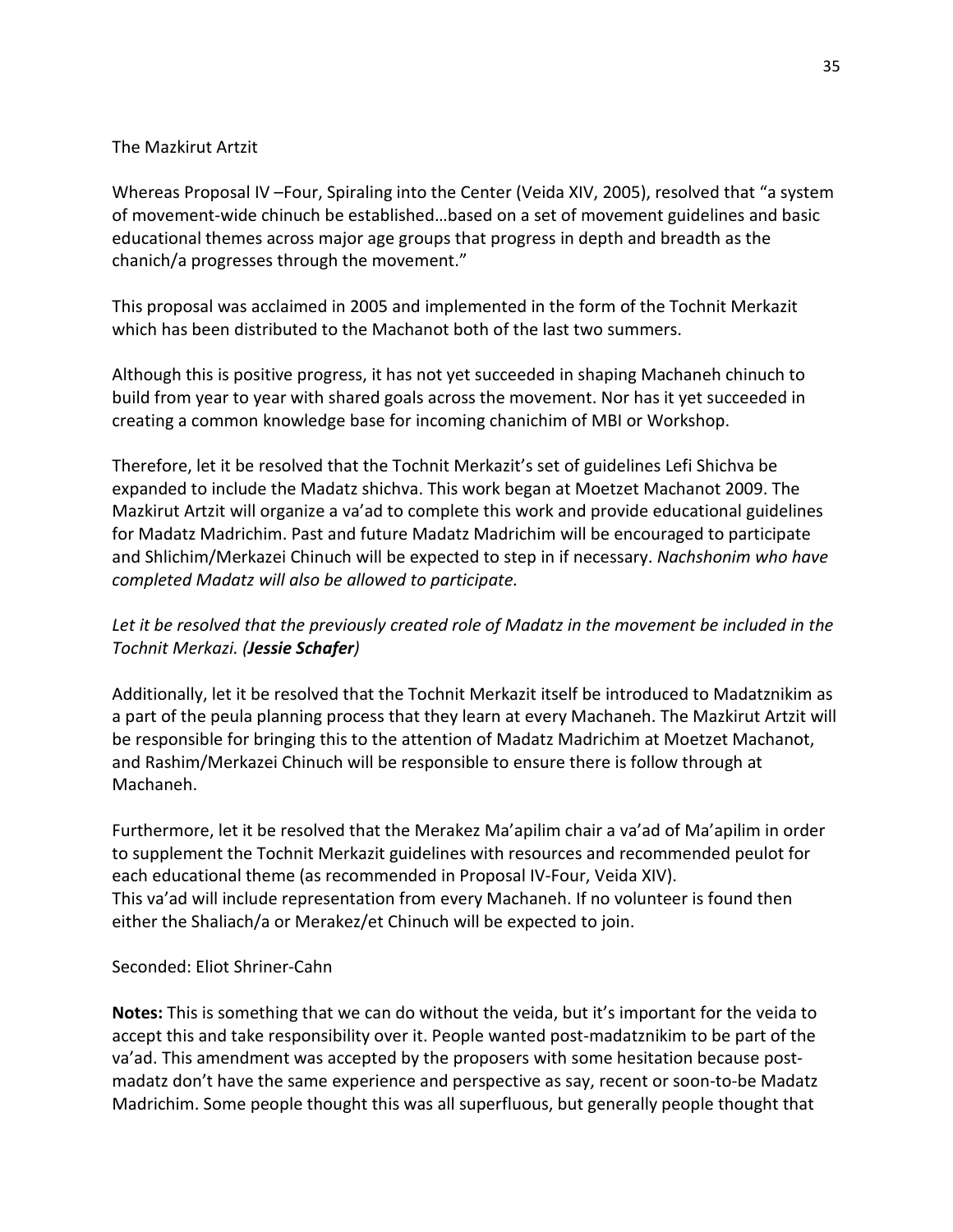these va'adot and the resources they create could be useful. Molly Wernick signed up for the va'ad.

# **Proposal Acclaimed!**

<span id="page-35-0"></span>**Proposal V-12: Cultural Jellybeans, Right?** *or* **Take a Chill Pill\*, Habros** Gilad Gray, Sarah Fisher, and Ezra Bennett Glenn

Whereas blood sugar levels directly affect energy levels and therefore productivity levels and focus,

Whereas Veida depletes sugar levels and encourages hypoglycemia,

Whereas the combination of low blood sugar and Veida tends to provoke crankiness and promote overly snappy rebuttals,

Whereas key lime pie, toasted marshmallows, buttered popcorn, cinnamon, and tutti-fruitti are all delicious snacks but are not conducive to the Veida atmosphere in their naturally-occurring forms,

Whereas the aforementioned foods, when encapsulated in jellybean form, do encourage the creative process of rebellious decision-making while maintaining deliciousness,

Whereas candy is the prime teaching method for understanding socialist values at machaneh,

Whereas we throw candy at children when they reach wo/manhood as a symbol of both Zionism and Judaism,

Whereas every caucus could do with a little color and candy encourages bonding,

Whereas, in the words of an anonymous Veida XVI participant, everyone needs something in their mouths to keep them occupied,

Whereas occupied mouths are quieter than unoccupied mouths,

Therefore let it be resolved that we select a pillar at random and change it to *Jellybeans*.

Tzchokim!

Therefore let it be resolved that jellybeans and/or snacks be provided at every caucus table during Veida, but actually. But specifically Jellybeans, and as soon as possible.